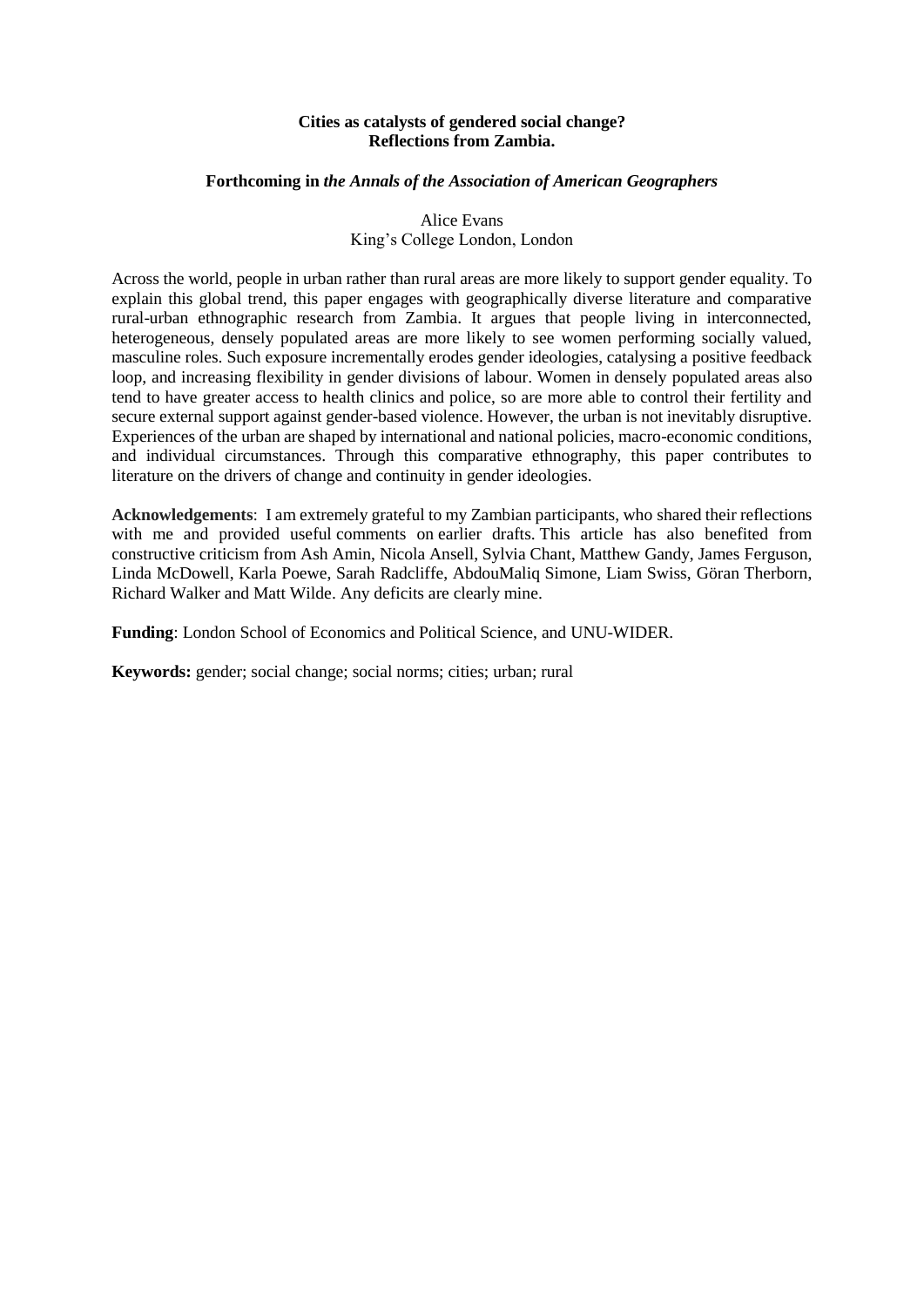# **1 Introduction**

Globally, there appears to be greater (and more rapidly growing) support for gender equality in urban rather than rural areas. Urban residents are typically more supportive of girls' education, women's employment, and female political leadership. Why is this? And what does it tell us about the causes of egalitarian social change?

The aim of this paper is to explore and explain rural-urban differences in gender ideologies. Since this is a global phenomenon, the literature review draws on a geographically diverse range of studies. By adopting this international outlook, this paper contributes to a growing body of work that seeks to understand the urban (its core characteristics and implications) by examining its manifestations in different contexts (Jarvis et al. 2009; Robinson 2011). This epistemology also helps shed light on further socio-economic and political factors of significance, besides the urban.

After reviewing the literature on existing findings and explanations of rural-urban differences, the paper presents ethnographic research from rural and urban Zambia. My evidence indicates two key features of cities: (1) greater exposure to women undertaking socially valued, masculine roles (which undermines gender ideologies); and (2) greater access to health clinics and police (which increases women's ability to control their fertility and secure external support against gender-based violence). These are not inevitable characteristics of cities, nor are they impossible in rural contexts, but they are more common in cities.

This comparative research contributes to urban geographies by highlighting the effects of interconnectedness, heterogeneity, and population density. These key characteristics of cities<sup>i</sup> appear to disrupt gender inequalities. Had I focused on the urban alone, I would have blinkered myself to its distinctive attributes and advantages. For example, feminist geographies of the urban tend to see persistent gender divisions of labour and inequalities, emphasizing minimal benefits for low-income women compared with their wealthier counterparts (e.g. Chant 2013; Chant and McIlwaine 2016; Hansen, 1997). Some theorists doubt everyday urban encounters with difference might reduce prejudice (Amin 2002; Valentine et al. 2014). These pessimistic portrayals draw on research in towns and cities. But I suggest that we may enhance our understanding of the urban by taking a step back, traversing the rural-urban spectrum, and investigating differences in more sparsely populated, remote, and agrarian localities.

This paper also fine-tunes our theorisation of gender norms. Some theorists understand norms as iterative, embodied, social performances (Butler 2004:48-51). Others emphasise 'collective definitions of socially approved conduct': not individual consciousness, but 'properties of a community' (Pearse and Connell, 2016: 31-34, 46). But how exactly do these social practices and discourses influence individual behaviour? To understand why gender norms change or persist, we need to focus on people's reasons for acting (their beliefs and desires), not just their behavioural expressions, or social aggregates.

Here it is helpful to distinguish between two kinds of gender beliefs: an individual's internalised stereotypes (assumptions about a person because of their gender) and their norm perceptions (beliefs about what others think and do). This distinction accommodates the possibility that someone is privately critical of gender stereotypes, yet complies due to concerns about how they will be perceived and treated by others. Internalised stereotypes and norm perceptions are both developed through observation and personal experience. By interacting with others, people learn which behaviours are widely practiced and supported in their communities. The belief that peers will chastise deviation furnishes individuals with a self-interested reason to conform.<sup>ii</sup>

The concept of 'norm perceptions' explains the path dependent nature of gender relations, as it articulates the causal relationship between wider practices, individual psychologies and behaviour. Together with internalised stereotypes, such perceptions may inhibit social change. By contrast,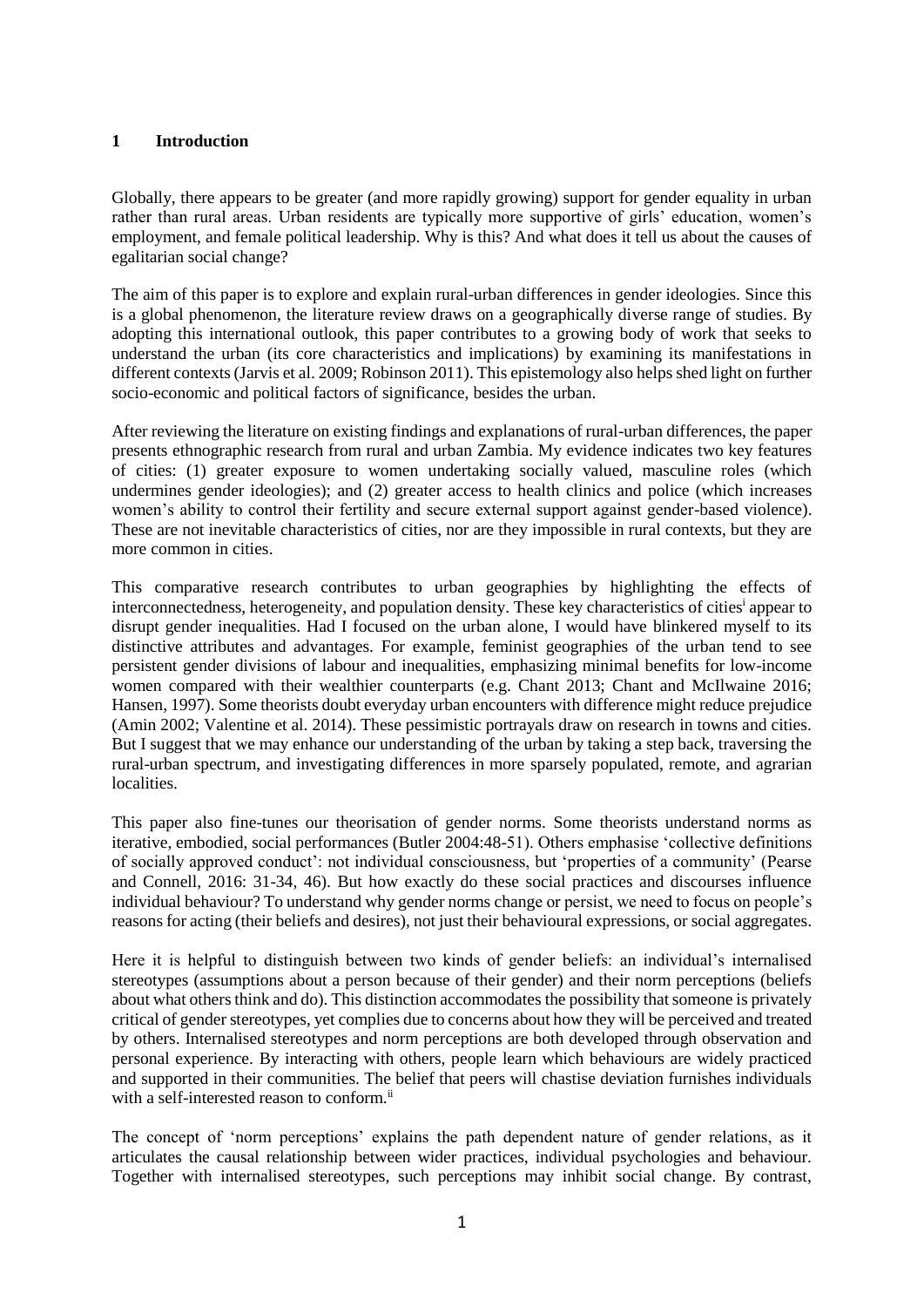conceptualisations of 'norms' as aggregate features of a given society struggle to elucidate their causal connection to individual behaviour.

The overarching argument of this paper is that norm perceptions are more likely to be disrupted in diverse, interconnected and densely populated places, i.e. cities. By presenting a positive narrative from Zambia, this paper nuances pessimistic portrayals of African cities: as 'crowded, disconnected, costly and closed for business; marked by entrenched gender inequalities (Lall et al, 2017; Chant and McIlwaine, 2016; Davies, 2006; Hansen, 1997).

# **2 Literature review**

# **2.1 A brief survey of existing findings on rural-urban differences**

A growing body of literature suggests that increasing support for gender equality is largely concentrated in urban areas. Mixed methods research in 20 middle- and low-income countries suggests that young urban women are 'beginning to envision a future similar to young men: education, independence, greater financial autonomy, and shared responsibility for their family' (Boudet et al. 2012: 97). Urban focus groups are more likely to endorse female labour force participation and describe 'good husbands' as those that take on unpaid care work (Boudet et al. 2012: 38, 41). Youth in Gabarone (Botswana) likewise gave dichotomous portrayals of urban men sharing care work (partnering with employed, strong, assertive, urban women) and rural patriarchs (leading submissive, passive, rural women). They further presented urban gender ideologies as dynamic and changeable, but the rural as static (Giddings and Hovorka 2010). Little's (2002: 87) overview of rural life in the Global North similarly underscores 'the strength of traditional ideas concerning gender roles… and the lack of (overt) contestation of these roles'. These rural-urban differences in gender ideologies seem to hold even when we control for individual-level characteristics such as age, education, occupation, marital status, wealth, and media access (Alesina et al. 2016; Snow et al, 2013; Uthman et al. 2009). Place matters, seemingly more so than education or wealth.

However, these trends do not hold universally: self-described rural (as opposed to urban) residence is strongly associated with conservative gender ideologies in western but not eastern Germany (Dirksmeier 2015). Rural-urban differences in gender ideologies may also change over time. In the USA—when we control for age, race, education, marital status, and income—urban residents are more likely to express support for women's leadership and employment. But these rural-urban differences reduced between 1974 and 1998, as rural residents increasingly endorsed gender equality (Carter and Borch 2005).

There are also rural-urban differences in practices. For all 83 countries with available Democratic and Health Surveys data, fertility is consistently lower in urban areas (although it remains high in the poorest slums (Martine et al. 2013)). At an aggregate level, urban girls are more likely to marry and become pregnant later. They tend to have better access to sexual and reproductive health services (although this clearly varies with individual-level characteristics such as wealth (Chant and McIlwaine 2016: 56; Klugman et al. 2014: 110; UNFPA 2007: 28)). The prevalence of (and support for) female genital cutting is also lower (and falling more rapidly) in urban areas (UNICEF 2013). Gender inequalities in education also seem to be closing more quickly in urban areas. In China over the past three decades, the gender gap in education has dramatically reduced in urban but not in rural areas (Zeng et al. 2014). In urban sub-Saharan Africa, gender disparities in primary and secondary education have almost entirely closed. Meanwhile, rural gender inequalities persist.

Some evidence suggests that urban marriages are more egalitarian. In Bangladesh and Zambia, there are statistically significant associations between urban residence and a woman's participation in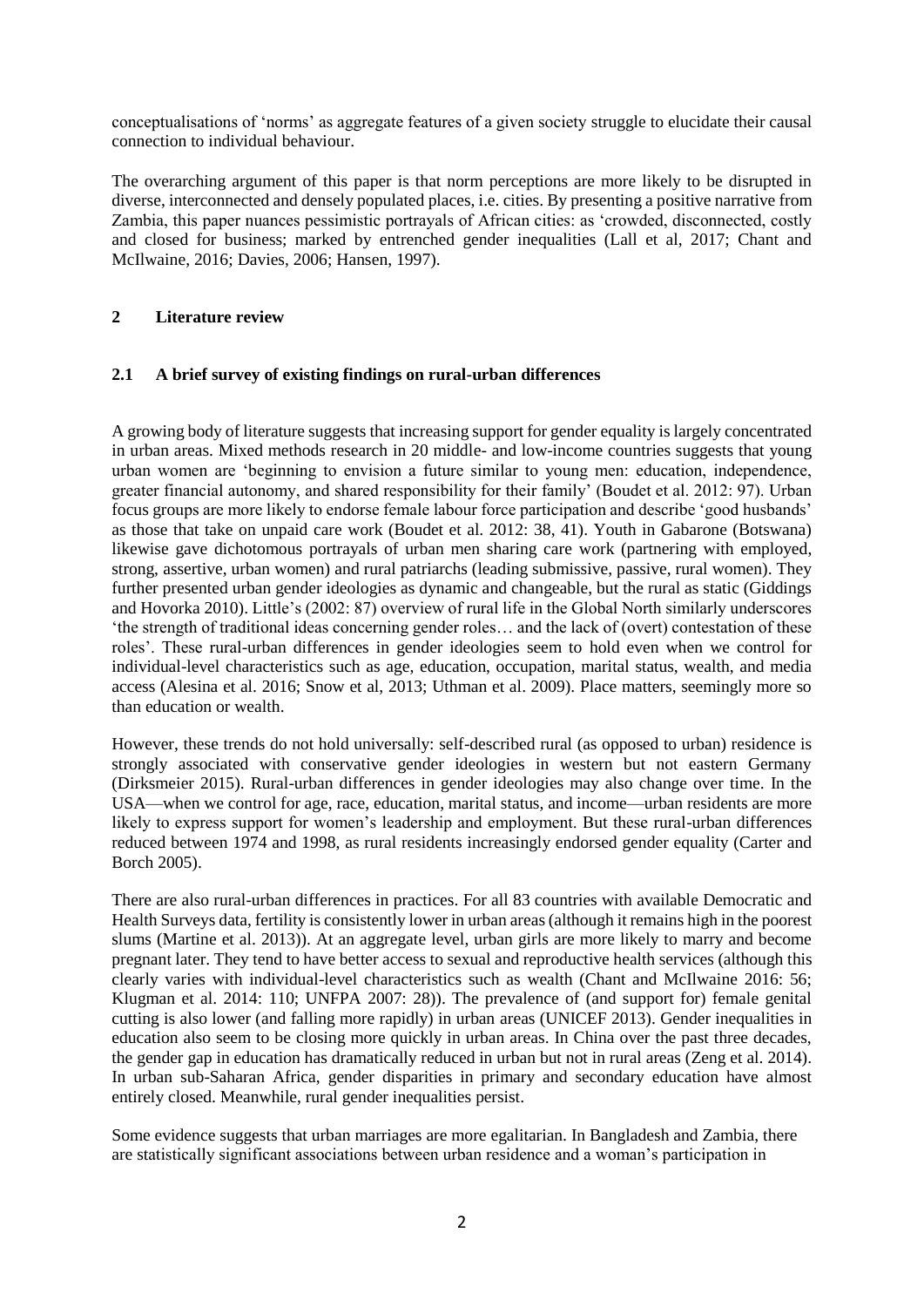household decision-making (Boateng et al. 2014; Head et al. 2015). Further rural-urban differences are illustrated in Figures 1, 2 and 3.

#### **Figure 1: Women's acceptance of wife beating wanes along the rural-urban spectrum in Zambia and sub-Saharan Africa**



Respondent agrees to any of the following justifications of wife beating:

(1) Woman burns food; (2) Woman goes out without telling him; (3) Woman refuses sex; and (4) Woman neglects children.

Source: Author and Swiss 2016.

#### **Figure 2: Rural men and women are more likely to express a preference for male leaders in Zambia and sub-Saharan Africa**

Statement 1: Men make better political leaders than women, and should be elected rather than women. Statement 2: Women should have the same chance of being elected to political office as men.



Source: Afrobarometer Merged Wave 5, 2015. http://www.afrobarometer.org/data/merged-round-5-data-34-countries-2015

Source: Author and Swiss 2016.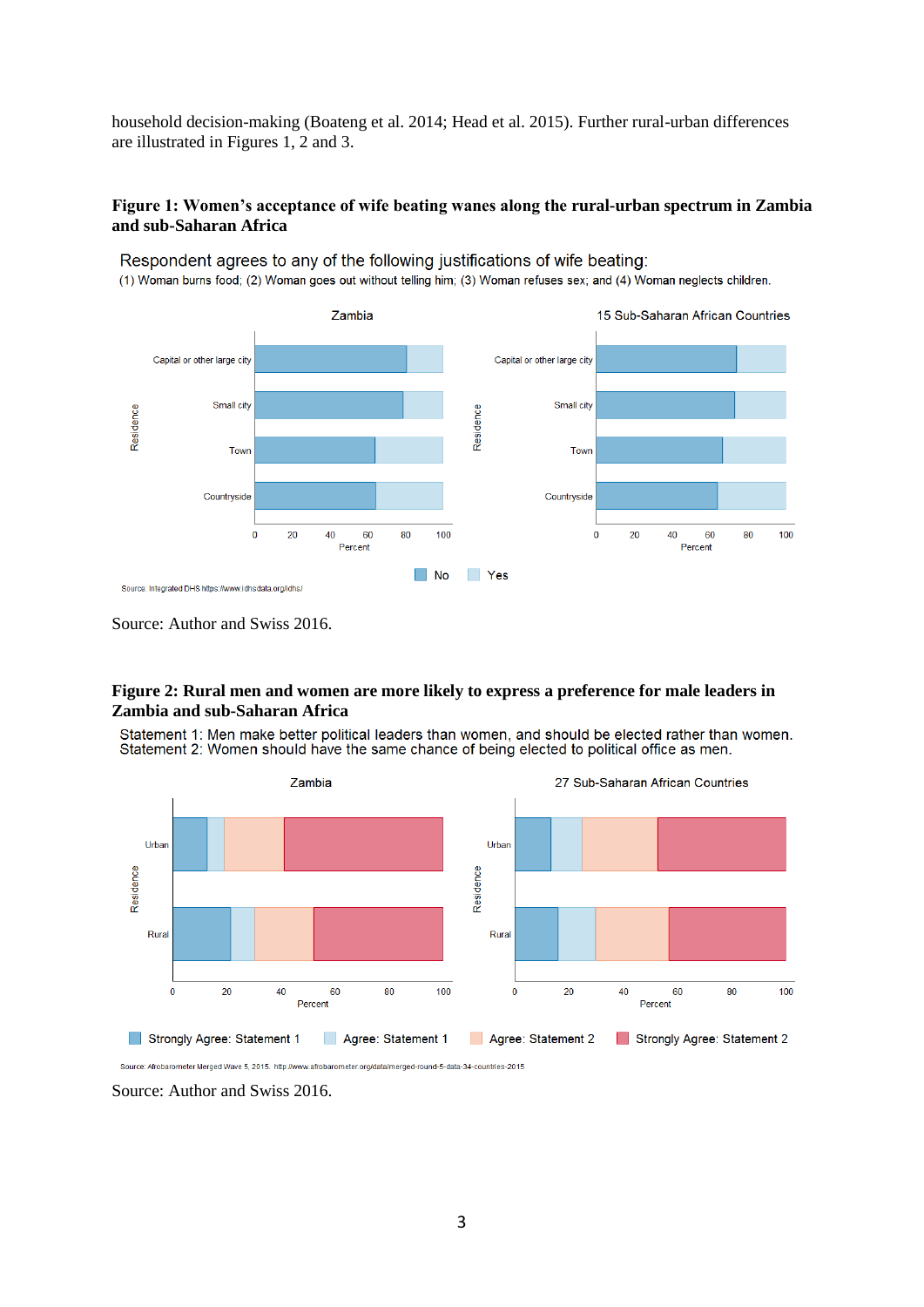

**Figure 3: Rural-urban differences in literacy and school enrolment**

Source: Kolev and Sirven (2012: 46–7).

But urban practices are not always more egalitarian. Although people in urban areas of sub-Saharan Africa are less likely to justify gender-based violence, they are more likely to report it (Alesina et al. 2016). Urban rates of gender-based violence seem especially high for young, poor, and/or gay women (ibid; Chant and McIlwaine 2016: 137–48). Another example of urban gender inequality is that in urban India, where there is greater access to reproductive technology and sex-selective abortions, parents are more able to realize their pre-existing preference for a son (Subramanian and Corsi 2011). Between 1985 and 1995, urbanization was similarly associated with more sex-selective abortions in South Korea. However, over the long term, sex ratios have become more equitable in South Korea, with dwindling son preference in urban areas (Chung and Das Gupta 2007). What drives such change and continuity in gender ideologies and practices?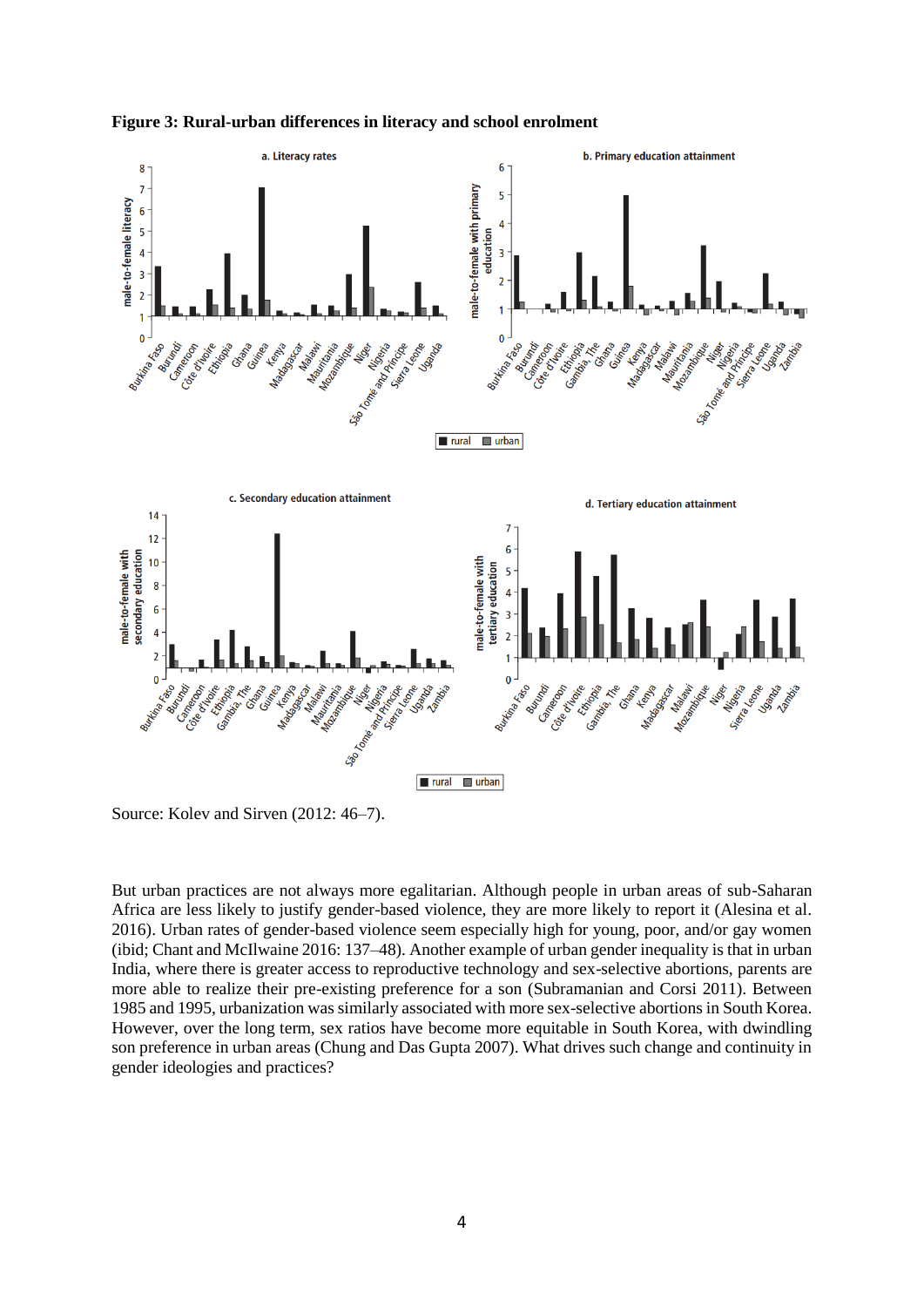#### **2.2 Four hypotheses about rural-urban differences**

This section considers four different hypotheses about rural-urban differences in gender ideologies and practices. These include spatial variation in (1) economic opportunities, (2) access to services, (3) anonymity, and (4) propinquity and heterogeneity. Clearly there are no monocausal explanations. My interest concerns their relative importance.

One possible cause of rural-urban differences in gender ideologies is that there are better economic opportunities for women in urban areas. These may motivate urban families to invest in girls' education, increase women's social respect, and improve women's ability to survive independently outside marriage (as argued by Boudet et al. 2012: 55, 90; Bradshaw 1995, 2013: 84; Chant and McIlwaine 2016; Giddings and Hovorka 2010; McIlwaine 2013: 77). Meanwhile, rural women's economic dependence on their husbands may incentivise compliance with patriarchal practices (as Mwansa, 2013 suggests of Eastern Zambia).

However, economic opportunities might not be the underlying cause of rural-urban differences. For itt begs a further question: why are there more economic opportunities for women in urban areas? In Zambia, for instance, 45% of rural women in the labour force are unpaid family workers, against 16% of rural men, 6% of urban women, and 2% of urban men (CSO 2011: 118). Why are women so much less likely to be paid for their work if they live in rural areas? Moreover, economic returns do not always appear sufficient to reduce rural gender bias in education (as Field and Ambrus 2008 and Maertens 2013 find in Bangladesh and India). Third, employment does not necessarily enhance a rural woman's status. In Egypt, paid work does not increase the likelihood that rural women will express gender egalitarian beliefs or participate in decision-making (Salem et al. 2015). Additionally, across 20 countries, 'urban men were generally more likely than rural men to voice appreciation for wives who earn income… Often their quite active economic participation may go unrecognized or even be hidden because of the status their communities attach to being "just a housewife"' (Boudet et al. 2012: 38; see also Crehan, 1997 on male authority persisting notwithstanding men and women's economic interdependence). It may be that women's income generation is less widely accepted in rural areas and less likely to catalyse ideological change due to some characteristic of rural environments. This warrants further investigation.

A second possibility is that rural gender inequalities are reinforced by poor access to services. In rural England, women's employment is constrained by inadequate public transport and childcare (Hughes 1997). Living further away from the police, rural women might also be less able to secure external intervention against gender-based violence (as suggested by McIlwaine 2013). Additionally, remoteness from health services might decrease the likelihood of contraceptive use—increasing girls' school dropouts, curbing their human capital, and dampening employment prospects. Greater distances to water and electricity create higher domestic workloads for women in rural (than urban) areas (as found in Benin, Ethiopia, Ghana, Guinea, Madagascar, Malawi, and South Africa (Blackden and Wodon 2006; Laderchi et al. 2010: 239; Robles 2010: 309)). This limits their available time for leisure, employment and political participation (as Chimba, 2005:67; Liatto-Katundo, 1993 suggest of Zambia).

But spatial variation in access to infrastructure and services does not appear to provide a full explanation. Also significant are different gender ideologies: urban men typically perform a greater share of care work (Levtov et al 2015). Likewise, there seem to be rural-urban differences in demand for services. In Ethiopia, Honduras, and Kenya, men (who tend to be pronatalist) exercise greater influence over reproductive decision-making in rural areas. Accordingly, 'improvements in service and infrastructure in rural areas, although necessary, may not be sufficient to enable rural women to implement their preferences as fully as urban women and thereby close the rural-urban gap in fertility and contraceptive use' (Dodoo and Tempenis 2002: 67). Further, although urban residents tend to have better access to infrastructure, this may not hold for slum dwellers (Chant and McIlwaine 2016: 93).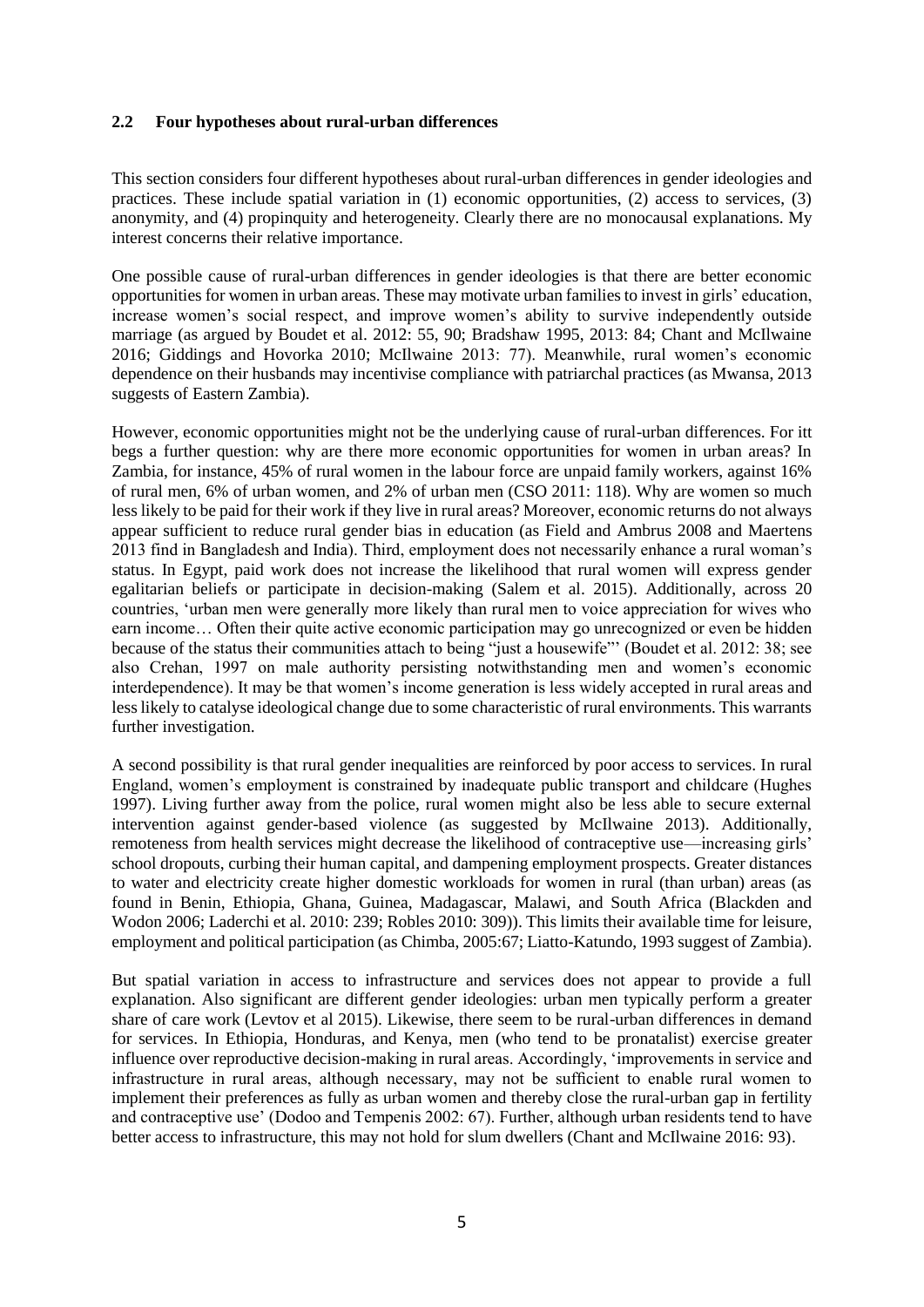A third hypothesis is that urban areas enable anonymity, and thereby weaken social control (as argued by Wirth 1938). The multiple, non-overlapping social networks created by urban population density impede the circulation of information ('gossip'), allowing people to keep different domains separate. Urban anonymity arguably fosters female autonomy. '[In town] a woman is independent. You are free to do as you please. There are no homestead people watching you,' explained a Xhosa South African participant (Mayer 1961: 249–25). By contrast, in small, tightly knit rural communities, deviation from gender norms is more visible and more closely monitored. To quote one rural Norwegian adolescent, 'in the rural parish everybody knows what you do… all the old ladies are sitting ready with their binoculars and telephone… [They would] probably impress any Al-Qaeda member. Because it is in the rural parishes the old ladies with the inclination to spread gossip are those who in one way or another "know your mother"' (Haughen and Villa 2006: 187). In rural areas, where more people know what you think and do, it may be more difficult to evade social sanction. For example, in south-western Kenya, 'girls noted that the close knit nature of the community made it difficult to get [contraceptives] privately' (Milligan 2014: 469). By contrast, middle-class families in urban Zambia, with perimeter walls ensuring privacy, might be able to redistribute unpaid care work without anyone else knowing or judging (Author 2016).

However, greater anonymity in urban areas would only explain why urban residents are more able to behaviourally deviate from widely shared gender ideologies, not why those ideologies are different in urban areas. For instance, anonymity could explain rural-urban differences in the *prevalence* of female genital cutting, but perhaps not rural-urban differences in (privately expressed) *support* for this practice (as recorded by UNICEF 2013).

Moreover, even if urban residents are under less surveillance from their kin, they may still care about how they will be perceived and treated by strangers—as illustrated by much feminist urban geography. In Delhi:

Women are under constant scrutiny: for what they wear, how they behave, where they are going, who they are with, at what time of day or night. They are under pressure to conform to familiar boundaries of tradition and class. Challenging these boundaries carries the risk of psycho-social dissonance and assault of various kinds. (Butcher 2015; see also Thomas 2005 on South Carolina.)

Urban men likewise perform gender, equally aware of public appraisals of their conduct and concerned about social respect—in schools, at work, and on the street (as Ferguson 1999: 114 observed in Zambia).

The central limitation of the preceding hypotheses is the need to further explain rural-urban differences in gender ideologies. Much feminist geography suggests this is a key factor (on Britain, Nicaragua, and more globally, see Bradshaw 1995, 2013: 84; Jarvis et al. 2009: 113; Little 2002: 87; McIlwaine 2013: 77). So why might gender ideologies differ between rural and urban contexts? Perhaps there is something particularly disruptive about cities? Tonkiss (2005: 95) writes of early 20th-century London: 'if the pace, diversity and instability of urban life disturbed established social forms, this included gender roles and codes of conduct.' Exposure to heterogeneity (my fourth hypothesis) has been central to classic and contemporary characterizations of the urban: 'as both Georg Simmel and Henri Lefebvre paradigmatically recognized in different moments of 20th-century capitalist development, this transformative potential inheres in the social, economic and cultural differentiations that are produced through urbanization, which connect diverse populations, institutions, activities, interactions and experiments in specific sociospatial configurations' (Brenner and Schmid 2015: 177; see also Amin 2007; Simone 2013; Scott and Storper 2014).

But *why* might heterogeneity catalyse social change? Perhaps living in a large community increases *tolerance* of diversity, of others doing things with which one personally disagrees (as found by Dulani et al. 2016 and Huggins and Debies-Carl 2015). But while tolerance might explain reduced social condemnation and neighbourly interference (e.g. not chastizing outspoken women), does it really capture *positive* support for gender equality (voting for women, educating one's daughter)? An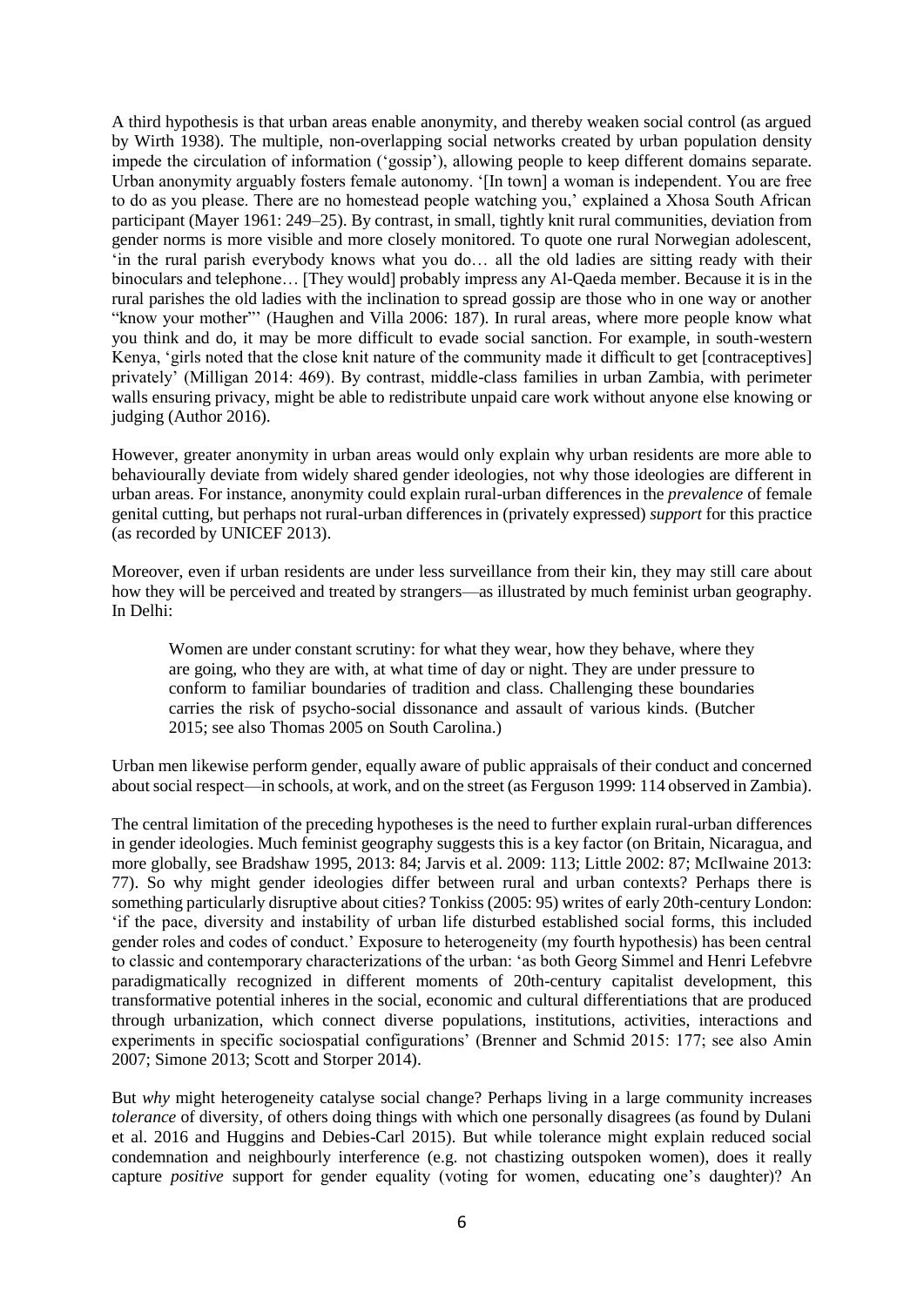alternative possibility, suggested by Jarvis et al. (2009: 113), is that urban heterogeneity disrupts gender ideologies:

Globalising and world cities… experience… increased exposure to different cultural and social norms, because of their very openness, and therefore have the capacity to induce gender liquefaction—melting, blending and re-solidifying new gendered norms... A global or world city, therefore, has to have the capacity to create and maintain different gendered forms that can only thrive in this rich, diversified urban environment, else it may become the stage for a conservative backlash.

This raises an interesting question: why does exposure to alternatives sometimes (but not always) trigger backlash? Urban heterogeneity clearly does not render gender equality inevitable. For centuries, London women have predominated in low-status, low-paid jobs. Prejudices (of all kinds) persist, notwithstanding diversity (Amin 2002; Valentine et al. 2014).

Further, what kinds of exposure are catalytic? Exposure to abstract ideas of equality (gender sensitization, facilitated by urban-based NGOs); media exposure to Western ideas (as suggested in Giddings and Hovorka 2010); or physically encountering alternative possibilities? UNICEF (2013: 36– 7) suggests that because urban areas are more 'culturally diverse' there is a greater likelihood of mixing with groups that do not practise female genital cutting. Through exposure to and association in urban environments, where uncircumcized girls do not suffer a loss in social respect, people may come to question their internalized ideologies and also their norm perceptions (beliefs about what others think and do). But is such heterogeneity an inevitable feature of the urban? Informed by this literature, the remainder of this article explores the extent of rural-urban differences in Zambian gender ideologies and practices, as well as their possible causes.

# **3 Methodology**

This study primarily draws on ethnographic research. Through life history interviews and group discussions, participants were invited to share their perceptions and explanations of rural-urban differences. Participants included 21 men and 37 women: 43 from rural areas (34 of whom were circular migrants) and 15 urban residents. The study was initially based in the largest city in the Zambian Copperbelt: Kitwe (with a population of 506,045). I had previously undertaken a year's ethnographic research here, exploring processes of social change. Previous informants from the central market introduced me to rural-urban circular migrants—most of whom were fish wholesalers from the same village, Chinsanka. This was a remote location: over 10 hours' drive north (along deeply potholed, waterlogged, untarmacked roads) in Luapula Province. This small fishing village of 1,298 residents, perched on the sandy (largely infertile) banks of Lake Bangweulu, became my second research site.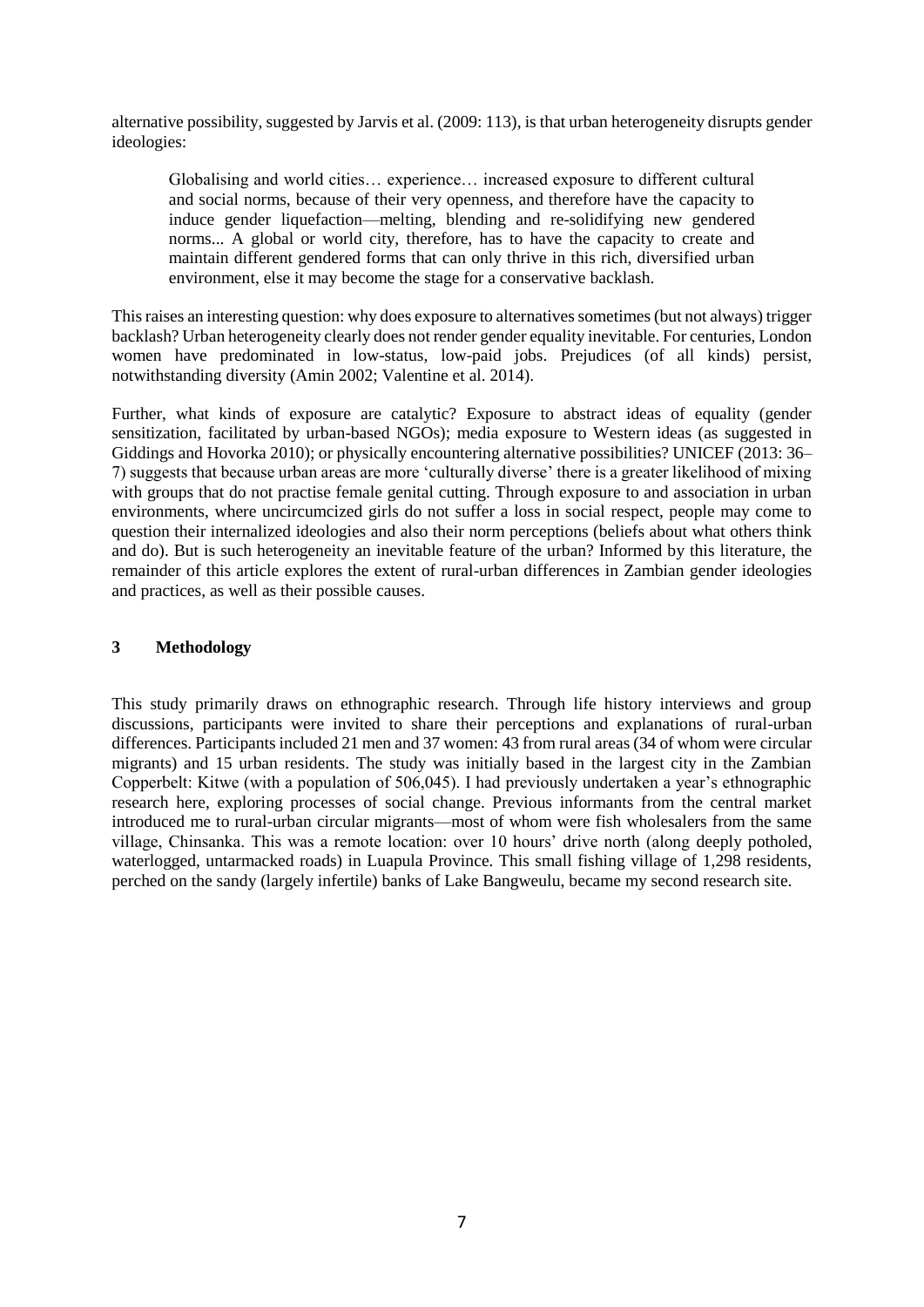**Figure 4: Looking onto the still waters of Lake Bangweulu**



Source: author's photograph.

Although respondents largely comprised low-income market traders, fishermen, and homemakers, this paper is also informed by my previous research with a greater socio-economic range of urban participants: domestic workers, unemployed men, teachers, wealthy business people, and parliamentarians (Author 2014, 2015a). I use this earlier data to explain how people's experiences of the city are shaped by their socio-economic circumstances.

Having developed rapport, I invited participants to narrate their life histories; reflect on their experiences of different spaces; describe gender ideologies and practices in those spaces; and identify salient influences. They subsequently shared and debated differing perspectives in group discussions. We spoke in village and town Bemba (two slightly different vocabularies, in which I am fluent).

Despite such efforts, I was nonetheless conscious of the limitations of interviews, which only provide insights into how a person seeks to present themselves and their communities at that particular moment. Participants may have caricatured the urban/rural, obscuring diversity or confounding normative and descriptive truths. Some participants spoke for others, blaming rural girls for their lack of concentration in school. Such narratives are still illuminating, however, as they reveal people's expectations of rural girls. Another concern was that participants' constructions of the past might have been biased by memory loss and current beliefs. Accordingly, I drew on historical ethnographies, and further triangulated discourses by speaking to other family members. But I may have misread their portrayals. In discussions about gender equality, participants might have endorsed widely circulating normative claims, to which they might not have conformed in practice. To minimize peer influence, I also facilitated individual interviews. But their narratives may have been affected by my identity: a white European, possibly presumed to endorse gender equality. However, feigned agreement is not consistent with my observations of our interactions. Participants seemed to particularly enjoy relating *their* stories about their communities. They also (often repeatedly) encouraged me to share *their* priorities, such as marriage, childbearing, and wearing African attire. I adopted the latter—much to my hosts' delight.

Narratives were triangulated through observation. Besides studying gendered interactions in public places (leisure, trade, mourning, and politics), I also lived with participants. Since I did not observe all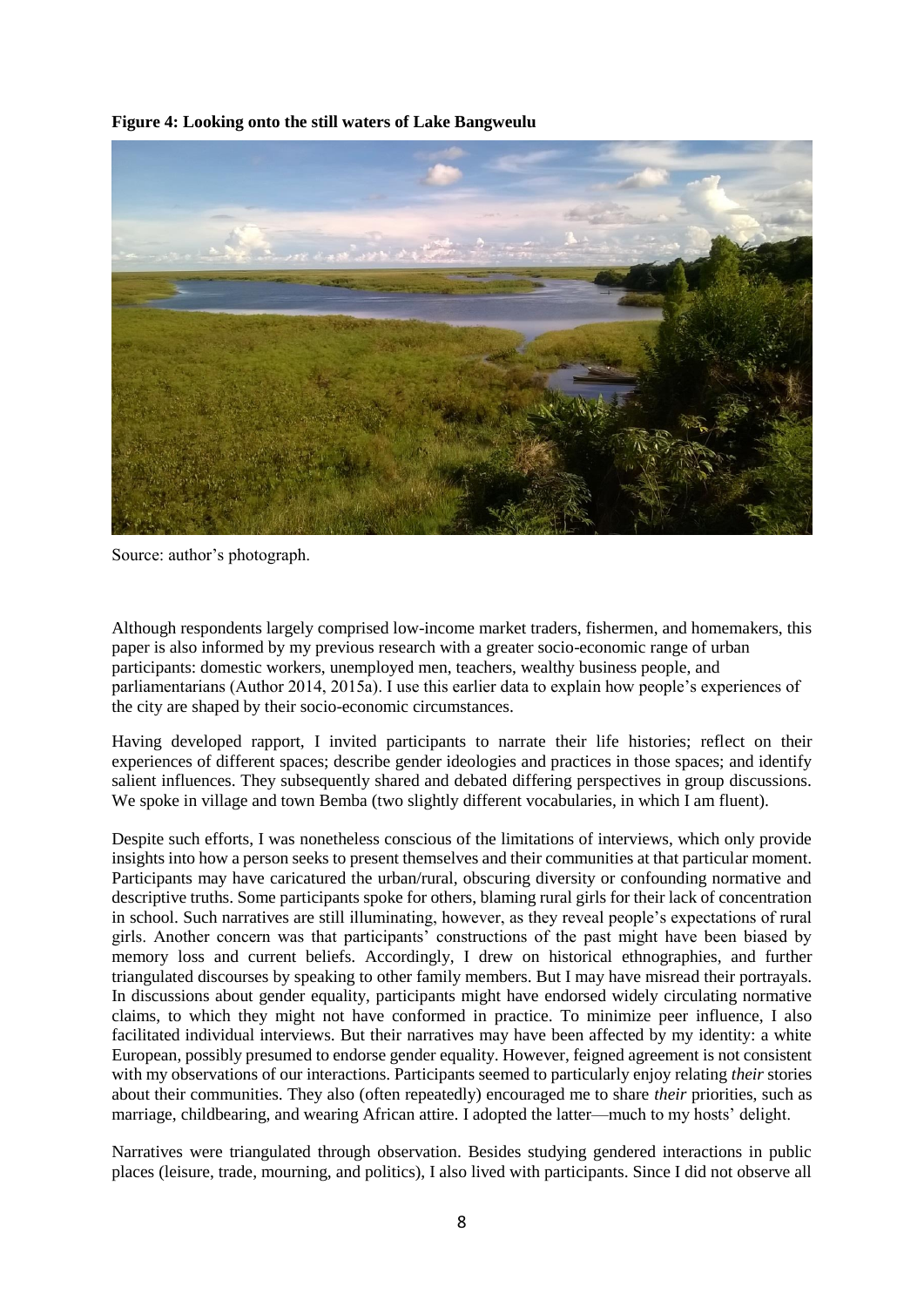participants' lives, I retain scepticism about claims made. They may only reflect aspirations or beliefs, rather than practices.

Data was recorded, transcribed into English, and then transferred into software enabling qualitative text analysis (NVivo 10). The data was then coded, using emergent themes and subthemes. Names have been changed to preserve anonymity.

## **4 Local context: Kitwe and Chinsanka**

The British colonial government and mining companies curbed women's participation in the largest economic sectors: mining, domestic service, and rural-urban trade. Emergent norm perceptions of male breadwinners endured for as long as they were enabled by macro-economic conditions. During the early decades of independence, high international copper prices, limited mechanization, state-directed industrialization, and investment in social services meant that men could largely provide for their families single-handedly.<sup>iii</sup> Resulting gender divisions of labour prevented popular exposure to women demonstrating their equal competence in socially valued domains. Older urban participants narrated that women from across the socio-economic spectrum typically underestimated their own abilities. Those who deviated from widely shared gender ideologies (outspoken women, for instance) were typically reprimanded. Outliers seldom undermined people's assumptions about women in general, and hence did not create a positive feedback loop (Author 2015b; Chimba, 2005; Epstein 1992; Hansen, 1997; Ferguson 1999; Powdermaker 1962). Women's median age at first marriage was similar in rural and urban areas in 1992: 17.2 and 17.5 (CSO et al. 1997: 4).

This historical analysis suggests that the urban is not inevitably disruptive. It also undermines some hypotheses about rural-urban differences. Even if there are economic opportunities in urban areas, they may be extremely male-dominated (even in services – domestic work, teaching, and clerical jobs - Hansen, 1997). Further, increased anonymity through population density does not appear to enhance women's status or autonomy—at least not in this context of economic dependence on male breadwinners and widely shared gender ideologies. Nor does proximity to services entail women's bodily autonomy. In previous decades, clinics might request a husband's letter of permission before issuing contraceptives (ZARD 1996: 42).

Significant rupture has recently occurred in urban areas. Worsening economic security (from the early 1980s, with trade liberalization, privatization, public sector contraction, resultant job losses, the introduction of user fees, and HIV/AIDS) led households to perceive female labour force participation as advantageous (as also observed by Barankariza, 2016; Chileshe, 2014; Hansen, 1997; Mususa, 2010). The resulting critical mass of women in paid work is increasingly interpreted as signalling that other people now regard women as suited to socially valued roles—thereby shifting norm perceptions. Seeing women demonstrating their equal abilities in historically male-dominated domains also appears to have undermined gender stereotypes relating to competence and status. Shifts in perceived interests have thus catalysed behavioural change, amplified exposure, and fostered a positive feedback loop. '*Abanakashi kuti babomba incito sha baume*' (women can do what men can do) has become a popular urban expression of gender equality. '*Ifitenge kuntanshi, amatoloshi kunuma*' (skirts to the front, trousers to the back) is another slogan, favoured by low-income, urban political activists. It means women should lead. '*Tuli cimo cine fye*' (we are one and the same) is a third—voiced by women and men alike (Author 2014, 2015a, 2015b; Mususa, 2010).<sup>iv</sup>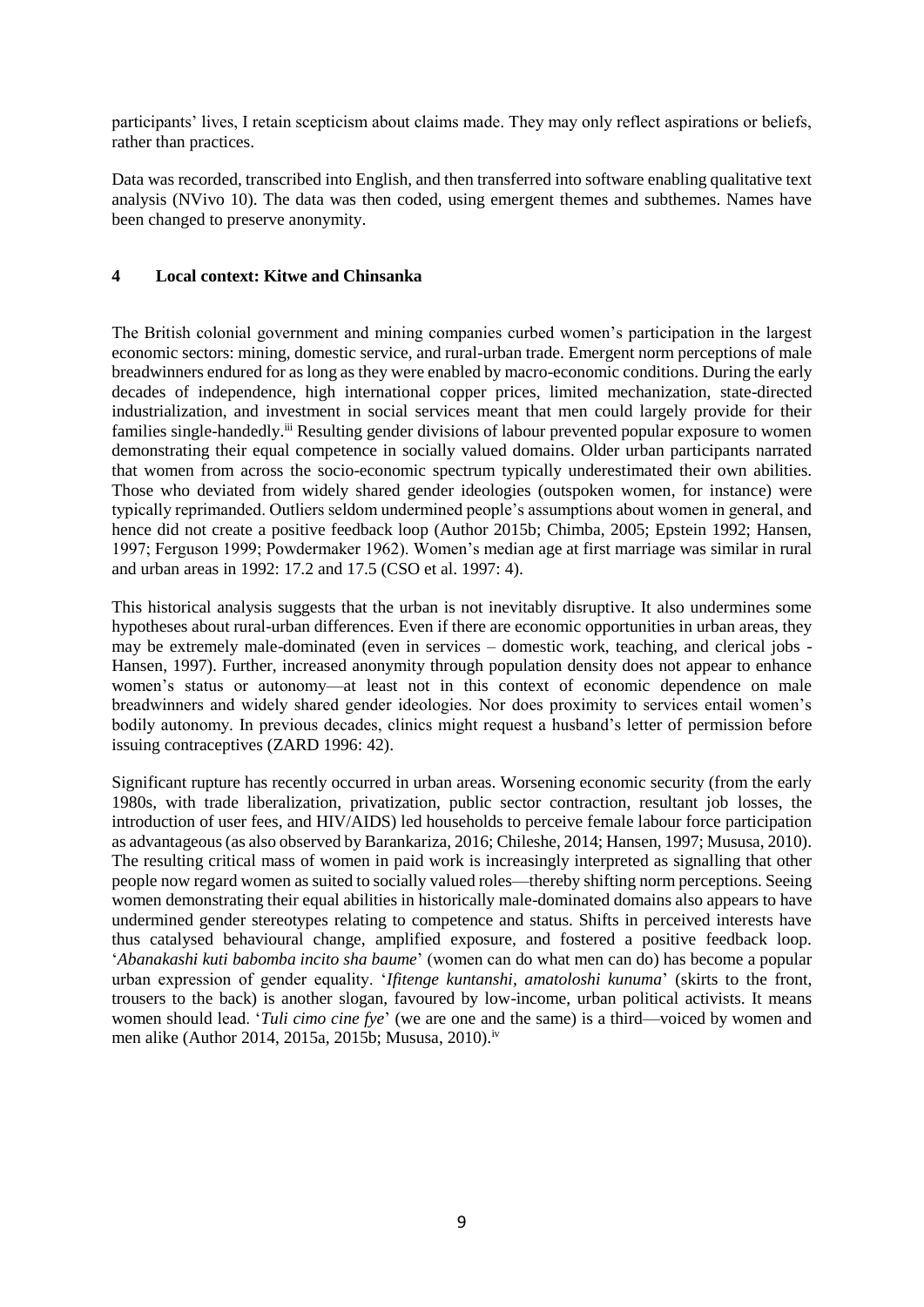**Figure 5: 'Women can do what men can do': two co-workers in Kitwe**



Source: author's photograph.

Gender ideologies in rural areas seem more resistant to change, however. Rural gender inequalities were historically reinforced by men's privileged access to income-generating opportunities in urban areas; Christianity; male bias in government interventions; and declining soil fertility, which undermined the socio-economic value of women's agricultural work (Gordon 2006; Harrison 1995; Moore and Vaughan 1994; Poewe 1981). Men were revered as breadwinners. They were also regarded as more competent in socially valued domains. *Incito sha banakashi* (women's work, both agricultural and domestic) was widely devalued, and commonly referred to as *ukwikala* (just sitting).

Rural gender practices seem to persist, despite urban disruption. Over the 1990s and 2000s, rural-urban differences widened for women's median age at first marriage, contraceptive use, fertility rates, and teenage pregnancy. Between 1992 and 2013/14, the fertility rate fell drastically in urban areas (from 5.8 to 3.7) but barely changed in rural areas (from 7.1 to 6.6) (CSO et al. 1993: 28, 2015: 85). Teenage pregnancy declined by almost a third in urban areas (from 29% to 20%), but only marginally in rural areas (from 40% to 36%) (CSO et al. 1993: 35, 2015: 77). The proportion of child marriages in rural areas is almost double that of urban areas (39% versus 18%: Malé and Wodon, 2016). Young women in rural (rather than urban) areas are also more likely to report experience of emotional and sexual (though not physical) violence (Kusathan et al, 2015).

Even when there are professional opportunities in rural areas, they are male-dominated. Although women account for a larger proportion of the labour force in rural areas (49%, compared with 37% in urban areas), they are much more under-represented in professional (i.e. high-status) employment in rural areas (36%, contrasted with 44% in urban areas) (CSO 2012: 227–8). This seems to count against the hypothesis that rural-urban differences stem from better economic opportunities for women (and the lesser importance of physical strength) in urban areas.

Rural-urban differences are also manifest in gender ideologies. People living in a large city are statistically less likely to justify wife beating than their countryside compatriots when educational level, work status, and wealth quintile are controlled for (Author and Swiss 2016; see also Figure 1). These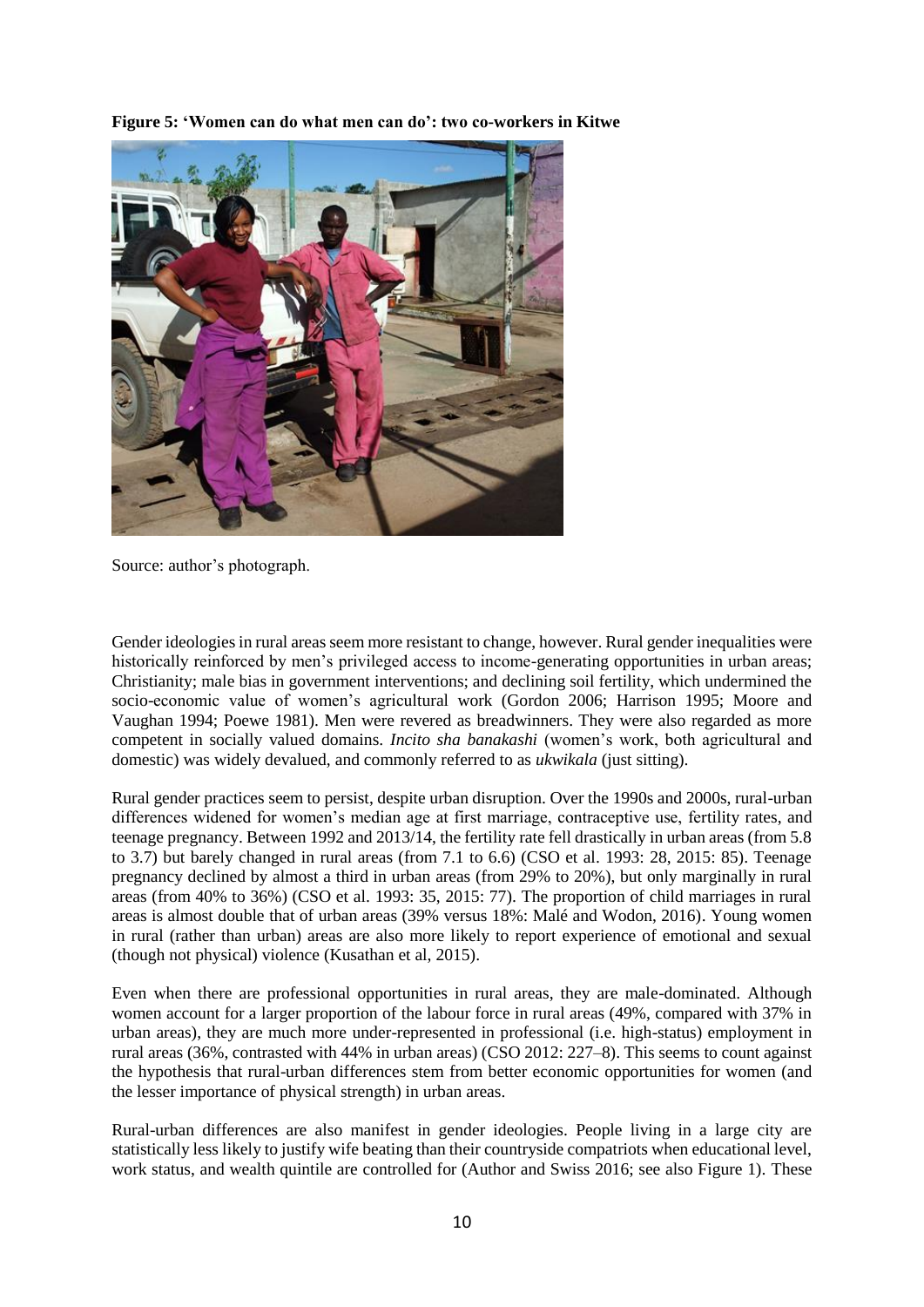beliefs also seem to be changing more rapidly in urban areas (Figure 6). Clearly, apparent urban change might only reflect more feigned egalitarianism in the wake of urban-centred NGO campaigns. But this would still be an important form of social change: a shift in beliefs about what is socially acceptable ('norm perceptions').



**Figure 6: Percentage of respondents who agreed with at least one justification for wife beating**

In 2010/12, 19% of urban and 32% of rural respondents endorsed the claim that 'men make better political leaders than women' (Afrobarometer 2016). This is consistent with my observations: there was more overt resistance to (and condemnation of) women's leadership in rural areas. While public discussions were always male-dominated, women seemed more vocal in Kitwe than in Chinsanka. These trends persisted even when gender-balanced composition had been mandated, such as in Chinsanka's Area Development Committee. Some rural participants even denied the possibility of women leaders—in government, religion, traditional authority structures, or agricultural cooperatives.

Rural women in my sample primarily identified as wives and mothers, often doubting whether they could survive independently outside marriage (as also observed by Mwansa, 2013). While young urban women are also eager to marry, it is rarely their highest priority. Employment comes first. Further, their entrepreneurial success is likely to be lauded by urban men. Although gender inequalities persist in Kitwe, they are more frequently punctured by diverse, disruptive discourses (compared with Chinsanka). Moreover, there is greater public awareness of such contestation. By contrast, even if rural participants privately disavowed norm perceptions, they typically perceived themselves as powerless to change the status quo.

But rural-urban differences are not always apparent. Exceptions include proclivity to justify a woman refusing sex with her husband, as well as women's participation in household decision-making regarding their own healthcare and large purchases (CSO 2015: 267; Author and Swiss 2016). Further, in both rural and urban areas, men's share of care work remains minimal (Author 2016). Curiously, these domains of rural-urban commonality all concern domestic spaces. Rural-urban differences seem much greater in the public domains of education, employment, and leadership. Why might this be?

Rural-urban differences appear to be especially large in Zambia. This might be due to counterurbanization in the 1980s and 1990s (Potts, 2016). Given low historical rural-urban migration, most urban Copperbelt residents were born in the urban Copperbelt, not in rural areas. Further, because

Source: CSO et al. 2009: 264–5, 2015: 265.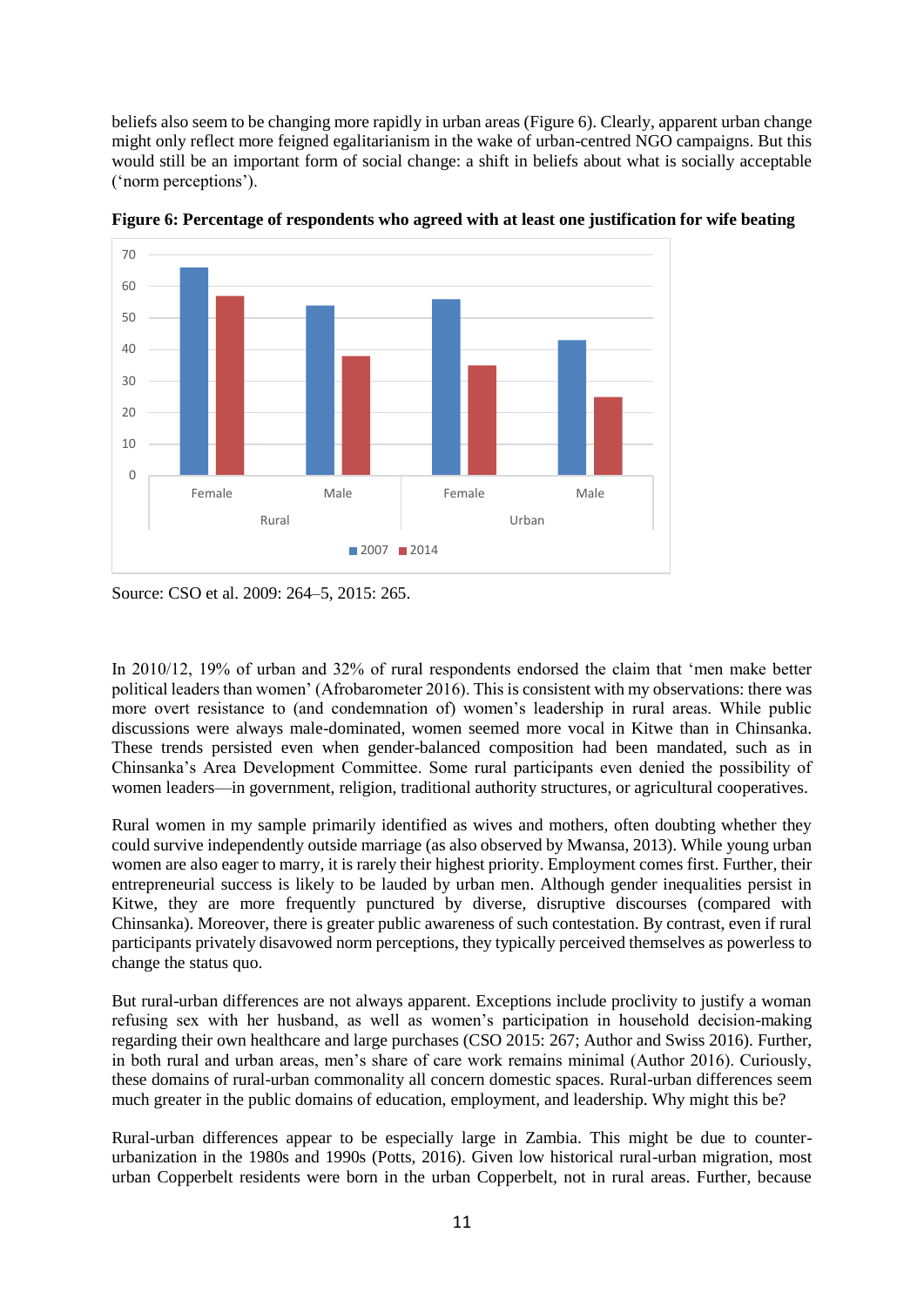support for gender equality really only increased in the 2000s, urban-rural migration in the 1980s–1990s would not have exported gender equality to rural areas. Countries with higher historical and contemporary rates of intranational migration would likely have smaller rural-urban differences in gender ideologies.

## **5 Explanations of urban change and rural continuity in gender ideologies and practices**

Rural-urban migrants, as well as long-term rural and urban residents, emphasized two key features of Zambian towns and cities: more women undertaking socially valued roles, and greater access to services. They further narrated how these both unsettle gender ideologies and practices. Exposure to women demonstrating their equal abilities in socially valued roles appears to undermine gender ideologies relating to competence and status. This seems to foster a positive feedback loop, with growing flexibility in gender divisions of labour. Meanwhile, greater proximity to services in urban areas makes it easier for women to control their fertility and secure external intervention against genderbased violence.

I will argue that these two phenomena (exposure and services) are more likely in more interconnected, heterogeneous, densely populated areas. Through multiple sightings of others doing things differently, people come to question their prior assumptions, revise their norm perceptions, and become more inclined to adopt alternative practices—thereby fostering a positive feedback loop. Services are also typically more proximate in densely populated areas. Neither is an inevitable consequence of urbanization, however. Nor are they impossible in rural contexts.

# **5.1 Exposure to flexibility in gender divisions of labour**

Rural isolation seems to reinforce continuity in gender beliefs and relations. In Chinsanka, men are widely perceived and revered as providers. As Sarah (a 30-year-old rural homemaker and mother of four, who—unlike her brothers—had not completed school) explained:

It's men who provide for us, who buy us everything. Husbands help parents [financially] but we women don't do it much. We don't really concentrate on school… We get pregnant. You're finished now, it's over... A boy will make her pregnant and he will return to school; whereas the girls' parents will refuse to educate her again. They'll say 'you will get pregnant again,' thinking it's a waste of money. (Translated.)

Indeed, when interviewed separately, her mother, Mary (55), maintained:

Rural girls—paying for their education is a waste of money. They're just interested in men. (Translated.)

These gender ideologies persisted even when I was accompanied by Grace, my rural host, who had recently returned from selling fish in Kitwe. Such outliers did not appear to diminish stereotypes about rural women. Perhaps this was partly due to their limited visibility: besides being few in number, they also performed their economic roles outside the village, out of sight. With limited exposure to alternative discourses and practices, women tend to adopt widely shared ideologies, lack confidence in the possibility of social change, and thus limit their aspirations to marriage and motherhood (see also Mwansa, 2013).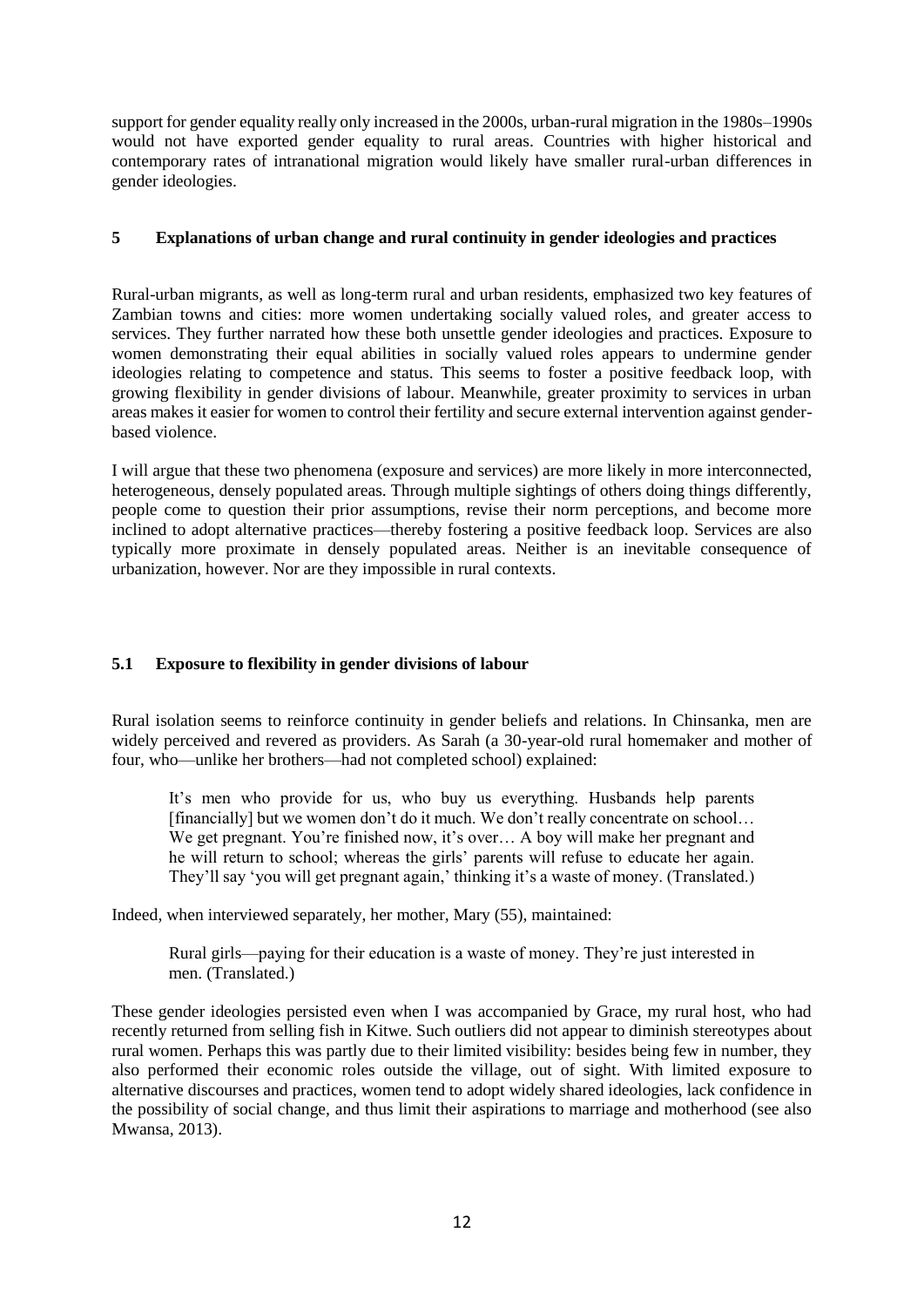This explanation of rural-urban differences was shared by rural-urban circular migrants, who drew on their experiences of cities, towns, and villages. They explained that rural gender divisions of labour perpetuated gender ideologies, reinforcing gender inequalities in education and early marriage.

Bwalya (47, father of five, circular rural-urban migrant, fish wholesaler): Girls don't get far ahead in school; they give up quickly. Boys concentrate more than girls. But in town girls stay in school. They aspire to be like other women who are working. (Translated.)

Nsenga (41, circular migrant, fish wholesaler): In the village, there are no educated women for girls to look up to, so they don't aspire for employment. (Translated.)

Annie (45, widow, circular migrant from Mansa (the largest town in Luapula), who travels to Chinsanka and Kitwe to trade fish): But here in town, there are nurses, teachers, doctors. Girls think, 'if I am educated then I can be a doctor.' Here in town children see everyone going to school, but in the village they just see two people. So what can they be envious of?. (Translated.)

Nsenga: Here in town a woman may stop school to give birth, then she will be desperate to return to school and finish. But in the village they just give birth and it's all over. It's because of early marriage. There's nothing else they see and aspire to. (Translated.)

Here Nsenga suggests that it is rare for women to undertake socially valued roles in rural areas. Their work is typically devalued. Cooking, cleaning, sweeping, fetching water and firewood, as well as weeding and planting (for subsistence agriculture) are commonly referred to as *ukwikala* (just sitting). Expectations of marriage and motherhood seem to shape girls' commitment to education, as well as their parents' and teachers' support. These ideologies help explain persistent gender gaps in school attendance and literacy in rural areas (CSO 2011: 57, 2015: 25; Mwansa, 2013).

Urban experiences are quite different. For instance, on the bustling commute to town, traders might pass a woman clad in blue overalls (a powerful symbol of masculine minework), another in orange up a pole (repairing electricity cables). Waiting for the bus, they might overhear a proud father telling a colleague that his daughter has topped the class. A pick-up truck passes, laden with building supplies, driven by a woman, possibly heading to her plot nearby. When the bus arrives, they clamber aboard, squeezing in between smartly turned-out schoolgirls and businesswomen. Neighbouring female passengers are discussing trade union politics and an upcoming meeting in Lusaka. The crackly radio announces an upcoming church service led by a female pastor. News items mention the Auditor General and other high-profile female compatriots. The bus pulls over at a garage, to be refuelled by a female attendant. All this on a routine, unremarkable bus journey. Yet these sightings are powerfully disruptive—collectively, at least. Cumulative exposure to diverse forms of flexibility in gender divisions of labour seems to enhance women's confidence that they too can succeed in historically maledominated domains—as illustrated in the following life histories:

Grace, my rural host (circular migrant, fish wholesaler): I was very happy when I came to town because I was learning many things that I didn't know before. I saw many women with businesses... They show it's possible. I won't suffer... In the village they just rely on their husbands, who give them food. The person who stays behind in the village and the person who comes to town are different in intelligence… Many women have begun to learn because if they get married quickly they will be suffering. They've awoken now. (Translated.)

Annie (45, outspoken widow, circular migrant from Mansa): Historically they sat on women's rights [a common figurative expression]… We were scared, thinking that if our marriages end then we'll suffer… My husband refused me doing business. I just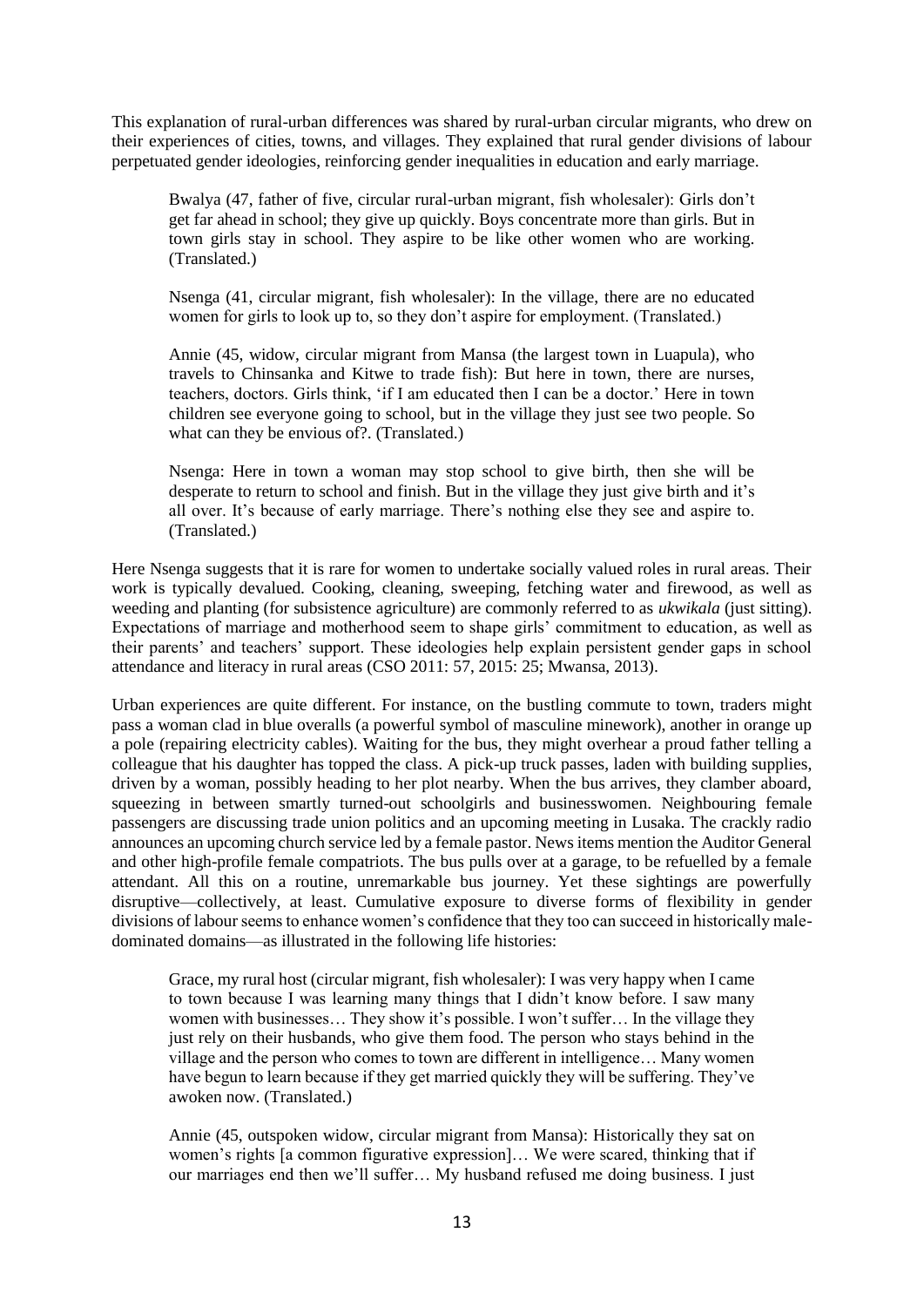stayed at home, looking after our children and parents… But later I saw educated women providing for their children. I came to think that maybe I could do what they are doing… Working women provide for their families and their parents without a beloved. So upon his death I drew on his pension from being a government driver, I started to look after my children and do business… I have freedom to work wherever I want. I can't go back again into marriage because I have the intelligence to think for myself. (Translated.)

Seeing women undertaking the same roles as men and outperforming them (in terms of income generation) appears to undermine not only women's gendered self-perceptions but also people's assumptions about women in general:

John (43, rural-urban migrant from Chinsanka): Upon coming to town, I saw a woman who was safeguarding money, educating her children… Historically we used to think a woman would just destroy money and business but actually they work very well indeed… Travelling is very important: seeing how our friends stay caused me to change my views and my way of living. (Translated.)

Urban working mothers are commonly portrayed and indeed celebrated as 'strong', 'fighting' (translated) to provide for their children. These masculine accolades reflect the broader sense in which gender ideologies about women's lesser competence and status are being undermined through growing exposure to women demonstrating equal competence in masculine domains. This erosion of gender ideologies is distinctly partial, however. Gender ideologies still persist: it is primarily stereotypically masculine (rather than feminine) attributes that are valorized. *Incito sha banakashi* (women's work) tends to be unseen and unappreciated. Further, this terminology (physically 'strong', 'fighting') exemplifies rural influences on urban discourses (i.e. rural-urban interconnections), although their meanings have modified in this cash-based, mechanized economy marred by financial hardship.

In towns and cities there seems to be greater likelihood of associating with people who reject gender ideologies. Discussion may lead others to question their ideologies—as I observed on multiple occasions. For instance, when rural migrants portrayed rural men as doing more work, urban women sometimes interrupted, suggesting alternative perspectives, which migrants subsequently endorsed. Additionally, many (but not all) rural-urban migrants told me that they had heard about gender equality and women's rights in the urban market. Contemporary discourses of gender equality often mention high-profile women in government and civil society. Newspaper and radio reports of women being employed in mines, banks, and universities provide further disconfirming evidence about gender ideologies. While it is problematic that government initiatives on gender are typically limited to awareness-raising (Author 2015a), such lip service still appears significant. It is often interpreted as legitimizing equality, thereby shifting norm perceptions.

Importantly, however, associating with people who reject gender inequality is not an inevitable consequence of urban residence. Both now and during the colonial period, urban homemakers (with multiple children and a heavy burden of care work), home-based traders (often with narrow social circles), and domestic workers (labouring alone under a madam) are less exposed to egalitarian discourses. With limited exposure to egalitarian discourses circulating in public spaces, they may presume that others tolerate gender-based violence and hence endure it in silence (Author 2014, 2015b).

Rural women appear even less likely to be exposed to egalitarian discourses. While Zambian media often marginalises women's voices and contributions (Chimba, 2005; Moma et al, 2009), it does include some egalitarian programmes, so it is notable that the proportion of women who report no weekly media access is almost three times higher in rural areas (45.1% versus 16.6%) (CSO et al. 2009: 39). Further, even when people do have radio access (e.g. the 69% of rural men who claim to listen at least once a week (CSO et al. 2009: 40)), they often dismiss broadcasts about high-profile women as showcasing outliers. Egalitarian discourses appear most significant in conjunction with first-hand evidence of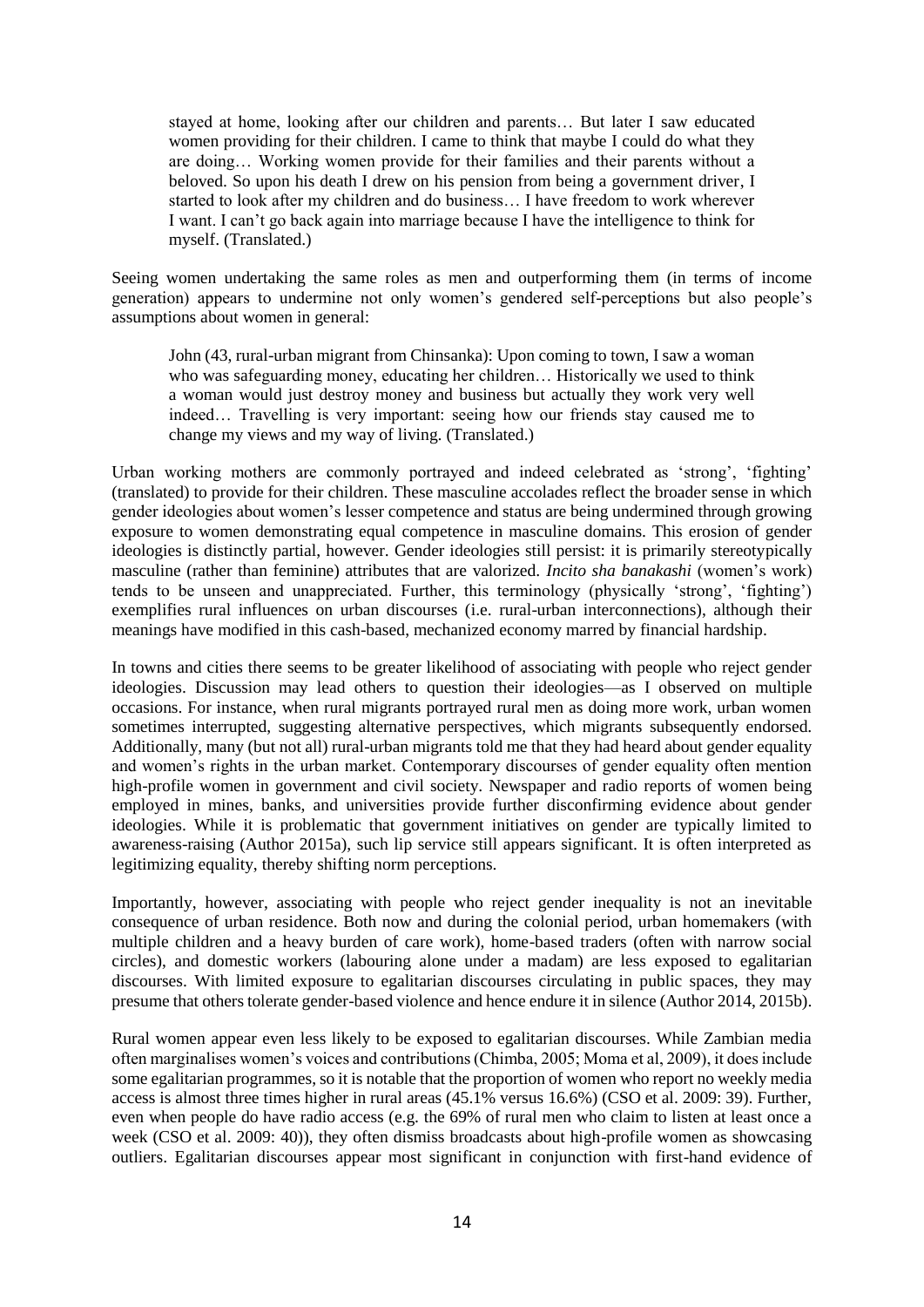women's equal competence in socially valued domains (Author 2015a). This is limited in remote rural areas.

Rural gender ideologies are not endorsed universally. Some villagers came, over the course of our interactions, to express vehement resentment of gender inequalities.<sup> $\bar{v}$ </sup> They nonetheless conformed due to concerns about norm perceptions or economic dependency (shaped by historical legacies of gender bias in education and employment). For example, although Grace earned money in town, she gave it all to her husband. Despite being greatly frustrated by this practice (getting visibly angry in our discussions, shouting even), she felt powerless to change it. Aware that it was uncommon in urban areas, she sighed: 'those in town, they are lucky, they have so much freedom' (translated). Indeed, the proportion of women reporting that their husbands control their earnings is three times lower in urban Zambia: 7.7% versus 24.3% (CSO 2015: 255).

Although Grace privately disavowed norm perceptions, she (and others like her) seemed to perceive herself as powerless to change the status quo. Similarly, even if male migrants come to question the acceptability of gender-based violence or child marriage through urban exposure to egalitarian discourses, this is not always sufficient for behavioural change back home. Men often seemed reluctant to speak out and intervene in neighbours' disputes due to concerns about social repercussions. Without confidence in changes in norm perceptions, individuals often seemed reluctant to rock the boat. Such confidence may be less likely to develop in remote areas, as homogeneity constrains exposure to alternatives and thereby impedes a positive feedback loop.

# **5.2 Proximity to services**

Participants also emphasized spatial variation in access to government services such as clinics and police. People in more sparsely populated areas typically live further away from police posts (CSO 2011: 249). The nearest police station to Chinsanka is two to three hours' drive away—longer if the deeply potholed dirt road is waterlogged. Rural girls and women are thus less likely to be knowledgeable about, familiar with, or financially able to access these services. Indeed, rural Zambian women are less likely to report that they have recently obtained help from the police (Afrobarometer 2016). Rural men may thus be less likely to fear external sanction. Spatial variation in access to services (rather than individual circumstances, such as wealth or internalized gender ideologies) was reiterated throughout my sample.

Precious (30, circular migrant): In our village, if he beats her, we just sit. But in town they go to the police… Here they are near the police, there at the village it's far. So we can't manage. You need to find a vehicle. (Translated.)

Sarah (30, rural homemaker): If we have police then we can overcome the problem. They will be afraid. (Translated.)

BanaBupe (37, married, urban market trader): We urban women, we're not afraid of our husbands. If my husband hits me then I'll take him to the police. We have rights, to go to Victim Support. They'll write the case down. But village people don't take them to the police… They're scared… Also, there aren't many police in the village. The government ought to put police posts in the village and laws saying that a woman who is beaten should take her husband to the police. Then fear in marriage will end. (Translated.)

While urban women (like BanaBupe) might have exaggerated their assertiveness (to position themselves as uniquely modern), and rural women (like Sarah) might have been mistaken about the counterfactual consequences of police proximity, both sets of personal accounts were consistent with circular migrants' portrayals of different spaces. Collectively, this data indicates that rural women are often privately critical of gender-based violence yet constrained by insufficient institutional support.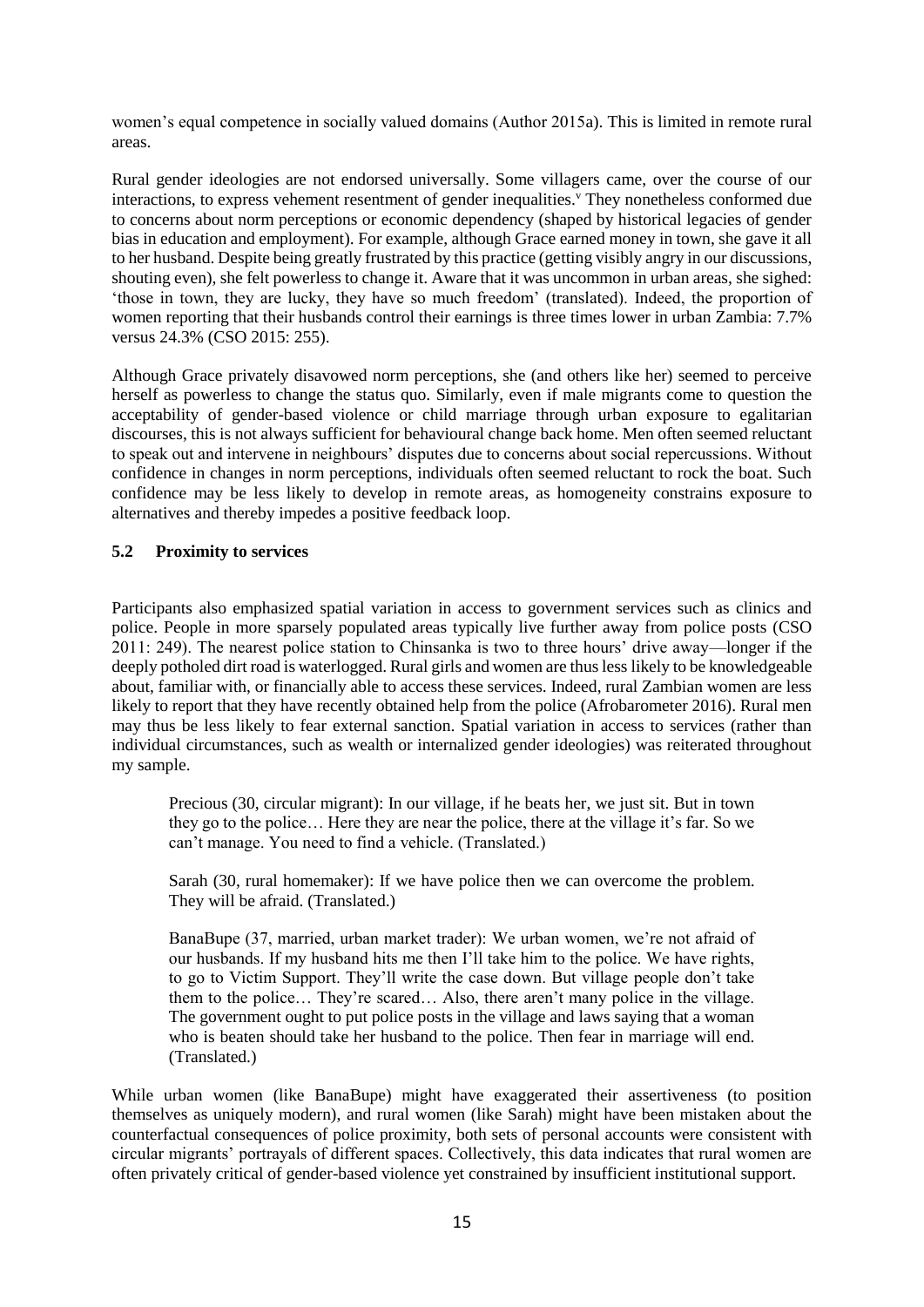Besides providing a deterrent, police posts also appear to influence norm perceptions. Some interpreted police intervention as state authorization of women's bodily autonomy, legitimizing their own ideologies. Distance from services may thus explain why people in more sparsely populated areas are more likely to support wife beating (see Figures 1 and 4).

Healthcare is another important service that is often closer to those in densely populated areas. Proximity makes it easier to learn about and use family planning services. Chinsanka was two hours' walk from the nearest clinic. Distance may partly explain lower reported use of contraceptives, higher unmet need for family planning, and higher rates of teenage pregnancy in rural areas. When we control for individual-level variables (age, marital status, wealth, employment status, education, etc.), urban women are 1.6 times more likely than their rural compatriots to use modern contraceptives (White and Speizer 2007, drawing on data from 2001–2). Further, when rural women's access to health services increases, so does their use of contraceptives. Rural women who were visited by a health worker were 1.83 times more likely to report using modern methods (White and Speizer 2007). This indicates that rural-urban differences in contraceptive use are largely a consequence of differing service access.

Higher fertility rates in rural areas may reinforce gender inequalities: increasing the likelihood of school dropout, increasing the volume of care work, limiting labour market participation, reinforcing economic dependency on men, and discouraging marital separation. As Precious (30, circular migrant) despaired: 'we have many children, we won't manage alone' (translated).

Obviously, proximity to services only disrupts gender inequalities in conjunction with effective and properly funded government policies. It is only in the past decade that the Zambian government and cooperating partners have facilitated more gender egalitarian, youth-friendly family planning. Prioritization of family planning is emphasized in the Sixth National Development Plan 2013–16 as well as the National Health Strategic Plan 2011–15.

Similarly, only in the past two decades has there been in-service training on gender-based violence for the Victim Support Unit as well as the judiciary. The National Plan of Action on Gender-Based Violence was established in 2008, followed by the Anti-Gender-Based Violence Act (2011) as well as the Gender Equity and Equality Act (2015). As BanaBupe (37, married, urban trader) remarked: 'the government of Kaunda [1964–91] didn't legislate that we could take husbands to court. But this time, *you lock him up*!' (translated). These domestic changes partly reflect effective transnational feminist organizing, global shifts in norms, and increasing financial support. Overseas development assistance for gender equality from OECD-DAC members tripled between 2002 and 2012, from USD \$8 billion to \$24 billion (OECD-DAC 2014).

### **6 Discussion**

Consistent with earlier literature, my participants emphasized gendered differences between villages, towns, and cities. They attributed more gender egalitarian ideologies and practices in the latter to greater exposure to women in socially valued roles and proximity to services.

While the significance of proximity to services is well established (Chant and McIlwaine 2016; Hughes 1997), the point about exposure seems more novel. Seeing a female mechanic may enhance another woman's confidence in the possibility of herself performing a historically male-dominated role, making her more inclined to follow suit. Through multiple sightings of such deviation and diversity (mineworkers, electricians, trade unionists, businesswomen, preachers, and household heads), others may come to question their ideologies and adopt alternative practices—creating a snowballing effect. Multiple sightings are more likely in interconnected, heterogeneous, densely populated areas. Seeing a critical mass of women performing work previously presumed to be beyond their capabilities appears to undermine internalized gender ideologies. It also seems to be perceived as signalling that *other* people regard women as equally competent. This shift in norm perceptions seems to foster a positive feedback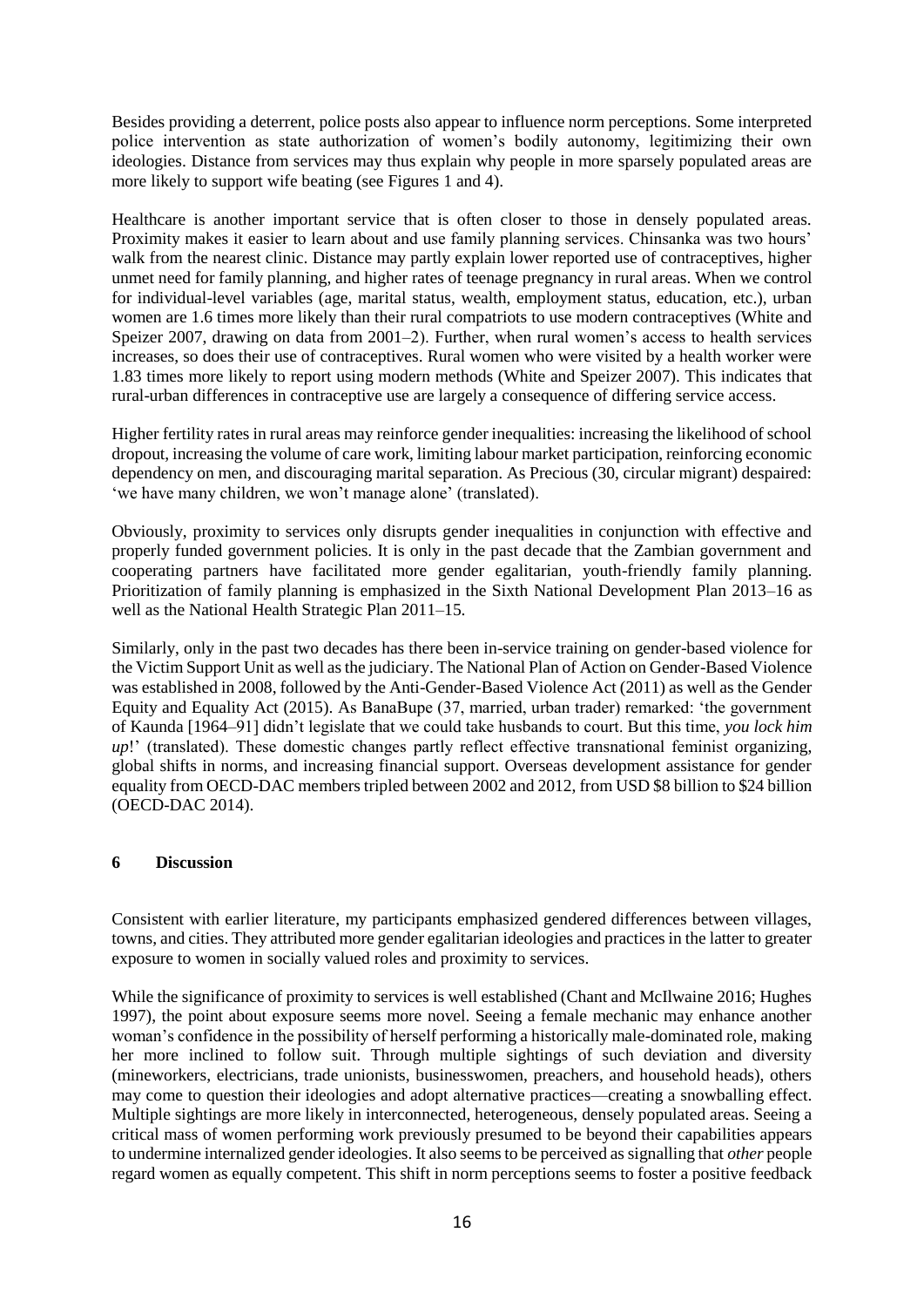loop, with rising support for female education, employment, and leadership in urban areas. While this may be reinforced by exposure to abstract egalitarian discourses and global cultural diffusion, first-hand evidence of women's equal competence seems particularly disruptive (see also Bradshaw 1995 and Chant 2016 on exposure to female household headship).

Continuity in gender ideologies and practices seems more likely in remote rural areas—although this should not be interpreted as obfuscating diversity, overlap, or interconnections within the rural-urban spectrum. Remoteness seems to limit people's awareness of alternatives, reinforce gender ideologies, and dampen confidence in the possibility of social change, thereby discouraging contestation and reproducing gender divisions of labour. This hypothesis is consistent with a number of studies illustrating the mutually reinforcing relationship between rural gender ideologies and divisions of labour (on Bangladesh, Botswana, Britain, Honduras, Malawi and Zambia see Bradshaw 1995; Chisamya et al. 2012; Giddings and Hovorka 2010; Little 2002; Mwansa 2013). Similarly, with regard to homophobia, racism, religion, and xenophobia, Warf (2015: 935) argues that 'communities lacking cultural diversity often suffer a wet blanket of conformity that acts as an echo chamber in which alternative views and lifestyles are not imagined.'

Curiously, diversity and density do not seem to disrupt all gender ideologies and practices. Urban Zambian slogans about gender equality rarely include shared care work. In Kitwe, care work is more commonly undertaken indoors or inside fenced gardens, out of public sight and scrutiny. Thus the few men who do perform care work remain largely invisible. Hence people presume it is uncommon. These norm perceptions seem to discourage shared care work (Author 2016). This seems to undermine the anonymity hypothesis about the catalytic effects of reduced social monitoring in cities.

My hypothesis is that gender ideologies in other geographical contexts (both urban and rural) will weaken with growing exposure to flexibility in gender divisions of labour. This is borne out by earlier research in India (Beaman et al. 2012). Quotas for female leaders in randomly allocated villages in West Bengal are associated with a lagged increase in girls' aspirations and educational outcomes, as well as a reduction in their time spent on care work and the gender gap in parents' aspirations for their children (Beaman et al. 2012). Rural social change may also occur through exposure to egalitarian alternatives through watching television—as found by research in Brazil (La Ferrara et al. 2012). Both studies seem to count against alternative hypotheses that rural-urban differences are due to spatial variation in anonymity or economic opportunities. My argument is not that urbanization is likely to undermine the *power* of norm perceptions, but rather that it may change their descriptive and normative *content*.

This article contributes to the literature on egalitarian social change, at least in the sphere of gender relations, in four ways. First, while some (such as Collins 2002) suggest masculinities and femininities are primarily about power inequalities (rather than difference), my research suggests that gender status beliefs (that men are more worthy of respect and influence) are predicated upon assumptions of men and women's different competencies. These appear to weaken with exposure to women performing work previously presumed to be beyond their capabilities. This theory could be tested by examining whether there are places in which exposure to flexibility in gender divisions of labour does *not* undermine gender ideologies. Second, this article illustrates how such exposure may come about: through shifts in perceived interests, i.e. worsening economic security in the Zambian case. Third, my comparative rural-urban research indicates that a shift in perceived interests is not sufficient to broaden people's horizons such that they begin to contemplate or have confidence in the possibility of flexibility in gender divisions of labour. Fourth, it illustrates the importance of norm perceptions.

The snowballing process of egalitarian social change seems more likely in diverse, densely populated, connected areas where there is increased exposure to (and association with) alternative, heterogeneous ideologies and practices. But whereas others have suggested that urban heterogeneity merely fosters *tolerance* of difference (e.g. Dulani et al. 2016; Huggins and Debies-Carl 2015; Tonkiss 2003; Warf 2015), my argument is that such exposure may erode *perceptions* of difference (between men and women) and thereby cultivate support for equality. It is not that city-dwellers cease to condemn outspoken women; rather, they come to champion women leaders.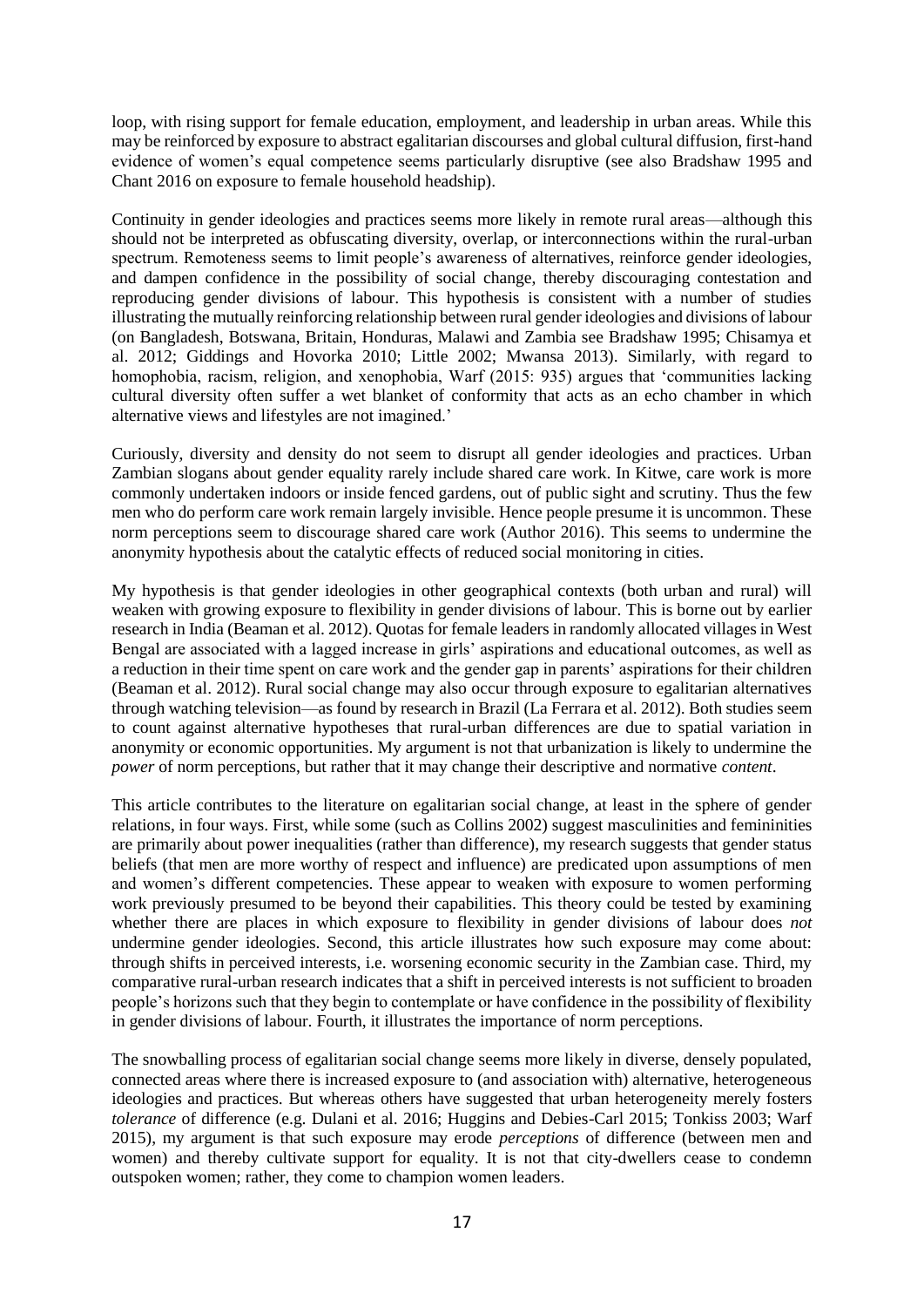My historical and internationally comparative approach reveals that the urban is not inevitably disruptive. Experiences of the urban are shaped by international and government policies, as well as by macro-economic conditions. In a context of widespread financial insecurity, urban Zambian women's labour market participation is widely applauded. Because flexibility in gender divisions of labour is seen as advantageous, the snowballing process traverses a downward slope and gathers pace.<sup>vi</sup> Here gender may be unique. For other forms of prejudice (e.g. between households), deprivation may compound antagonism (see Amin 2002 on racism in northern British towns). Equally significant are individual-level circumstances such as age, wealth, sexuality, and occupation. Homemakers, homebased traders, and domestic workers may be more socially isolated and thus less exposed to urban heterogeneity of ideas and practices. The mode of encounter may also be important. Mere proximity may not undermine assumptions of difference (Amin 2002; Valentine et al. 2014). But what happens when people *can* demonstrate equal competence? Because they are 'at work', 'fighting' to provide for their families in a context of worsening economic security, the urban women in my case study are increasingly seen and evaluated in these terms. The disruptive nature of the urban also varies across different domains of gender relations, with remarkably little change occurring in the private sphere. The challenge now is to further investigate when, where, and why cities can catalyse social change, as well as how these processes might be amplified.

#### **References**

Afrobarometer. 2016. 'Online Data Analysis'. Afrobarometer.2nd March 2017.

- Alesina, A., B. Brioschi, and E. La Ferrara. 2016. 'Violence Against Women: A Cross-cultural Analysis for Africa'. Working Paper 21901. Cambridge, MA: National Bureau of Economic Research.
- Amin, A. 2002. 'Ethnicity and the Multicultural City: Living with Diversity'. *Environment and Planning A*, 34: 959–80.
- Author, A. 2014. *'"Women Can Do What Men Can Do": The causes and consequences of flexibility in gender divisions of labour in Kitwe, Zambia', Journal of Southern African Studies 40:5, 991-998.*
- Evans, A. 2015a. 'Gender Sensitisation in the Zambian Copperbelt', *Geoforum* 59, 12-20.
- Evans, A. 2015b. History Lessons for Gender Equality from the Zambian Copperbelt, 1900-1990', *Gender, Place and Culture* 22:3, 344-362.
- Evans, A. 2016. *'The Decline of the Male Breadwinner and Persistence of the Female Carer: exposure, interests and micro-macro interactions, for Annals of the Association of American Geographers 106:5, 1135-1151.*
- Author, A. and Swiss, L. 2016. 'Cities and Social Change', Working Paper.
- Barankariza, Irene 2016. 'Effects Of Structural Adjustment Programs in The Mining Industry on Women in Zambia', MA thesis University of Ottawa.
- Beaman, L., E. Duflo, R. Pande, and P. Topalova 2012. 'Female Leadership Raises Aspirations and Educational Attainment for Girls: A Policy Experiment in India'. *Science* 3356068: 582–586.
- Blackden, C.M., and Q. Wodon eds 2006. *Gender, Time Use, and Poverty in Sub-Saharan Africa*. Washington, DC: World Bank.
- Boateng, G.O., D. Mumba, Y. Asare-Bediako, and G.O. Boateng 2014. 'Examining the Correlates of Gender Equality and the Empowerment of Married Women in Zambia'. *African Geographical Review*, 331: 1–18.
- Boudet, A.M.M., P. Petesch, C. Turk, and A. Thumala 2012. *On Norms and Agency: Conversations about Gender Equality with Women and Men in 20 Countries*. Washington, DC: World Bank.
- Bradshaw, S. 1995. 'Women's Access to Employment and the Formation of Female-Headed Households in Rural and Urban Honduras'. *Bulletin of Latin American Research*, 142: 143–58.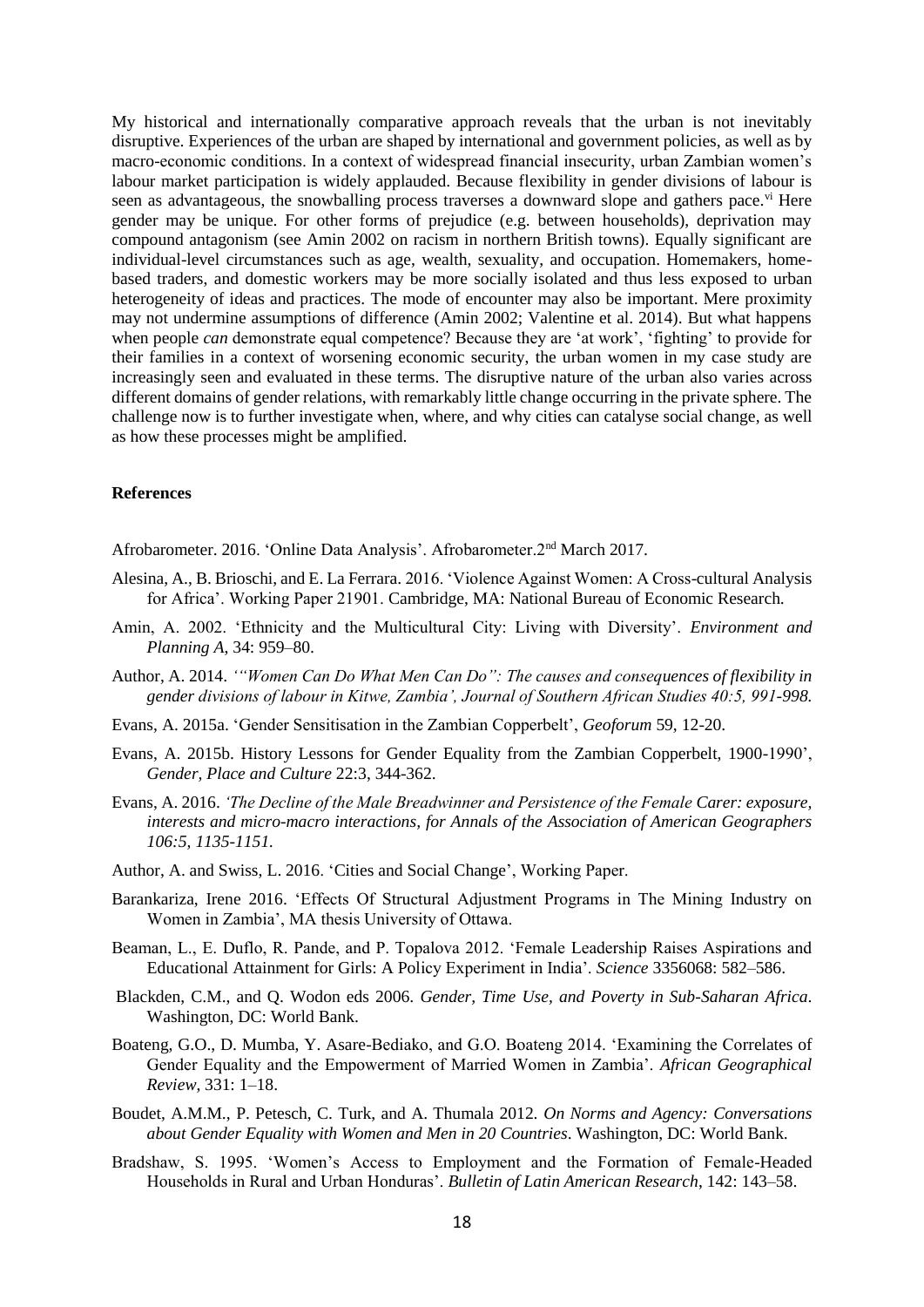- Bradshaw, S. 2013. 'Women's Decision-Making in Rural and Urban Households in Nicaragua: The Influence of Income and Ideology'. *Environment and Urbanization*, 251: 81–94.
- Brenner, N., and C. Schmid 2015. 'Towards a New Epistemology of the Urban?' *City*, 192–3: 151–82.
- Butcher, M. 2015. 'How Women are Reclaiming Their Right to Public Space in Delhi'. *The Conversation*, 27 July.
- Butler, Judith 2004 *Undoing gender* London: Routledge.
- Carter, J.S., and C.A. Borch 2005. 'Assessing the Effects of Urbanism and Regionalism on Gender-Role Attitudes, 1974–1998'. *Sociological Inquiry*, 754: 548–63.
- CSO, University of Zambia, and Macro International, Inc. 1993. *Zambia: Demographic and Health Survey 1992*. Calverton: CSO and ORC Macro.
- CSO 2011. *Living Conditions Monitoring Survey Report 2006 and 2010*. Lusaka: CSO.
- CSO 2012. *Zambia 2010 Census of Population and Housing, National Descriptive Tables*. Lusaka: CSO.
- CSO 2015. *Zambia: Demographic and Health Survey 2013–14*. Calverton: CSO and ORC Macro.
- CSO, Ministry of Health, and Macro International, Inc. 1997. *Trends in Demographic, Family Planning and Health Indicators in Zambia 1980–1996*. Calverton: CSO and Macro International, Inc.
- CSO, Ministry of Health, Tropical Diseases Research Centre, University of Zambia, and Macro International, Inc. 2009. *Zambia: Demographic and Health Survey 2007*. Calverton: CSO and ORC Macro.
- Chant, S. 2013. 'Cities Through a "Gender Lens": A Golden "Urban Age" for Women in the Global South?' *Environment and Urbanization*, 251: 9–29.
- Chant, S. 2016. 'Female Household Headship as an Asset? Interrogating the Intersections of Urbanisation, Gender and Domestic Transformations'. In C. Moser ed., *Gender, Asset Accumulation and Just Cities: Pathways to Transformation*. London: Routledge, pp. 21-39.
- Chant, S., and C. McIlwaine 2016. *Cities, Slums and Gender in the Global South: Towards a Feminised Urban Future*. Abingdon: Routledge.
- Chileshe, Mutale 2014 'Economic shocks, poverty and household food insecurity in urban Zambia: an ethnographic account of Chingola', PhD thesis Cape Town: University of Cape Town.
- Chimba, Mwenya Diana 2005 'Women, Media and Democracy: News Coverage of Women in the Zambian Press', PhD thesis Cardiff: University of Wales.
- Chisamya, G., J. DeJaeghere, N. Kendall, and M.A. Khan 2012. 'Gender and Education for All: Progress and Problems in Achieving Gender Equity'. *International Journal of Educational Development*, 32: 743–55.
- Chung, W., and M. Das Gupta 2007. 'The Decline of Son Preference in South Korea: The Roles of Development and Public Policy'. *Population and Development Review*, 334: 757–83.
- Collins, P.H. 2002. 'Symposium on West and Fenstermaker's "Doing Difference". In S. Fenstermaker and C. West eds, *Doing Gender, Doing Difference*. London: Routledge.
- Crehan, Kate 1997 The Fractured Community: Landscapes of Power and Gender in Rural Zambia London: University of California Press.
- Davies, Mike 2006 *Planet of Slums* Verso.
- Dirksmeier, P. 2015. 'The Intricate Geographies of Gender Ideologies in Germany'. *Geoforum*, 64: 12– 24.
- Dodoo, F.N.-A, and M. Tempenis 2002. 'Gender, Power, and Reproduction: Rural-Urban Differences in the Relationship Between Fertility Goals and Contraceptive Use in Kenya'. *Rural Sociology*, 671: 46–70.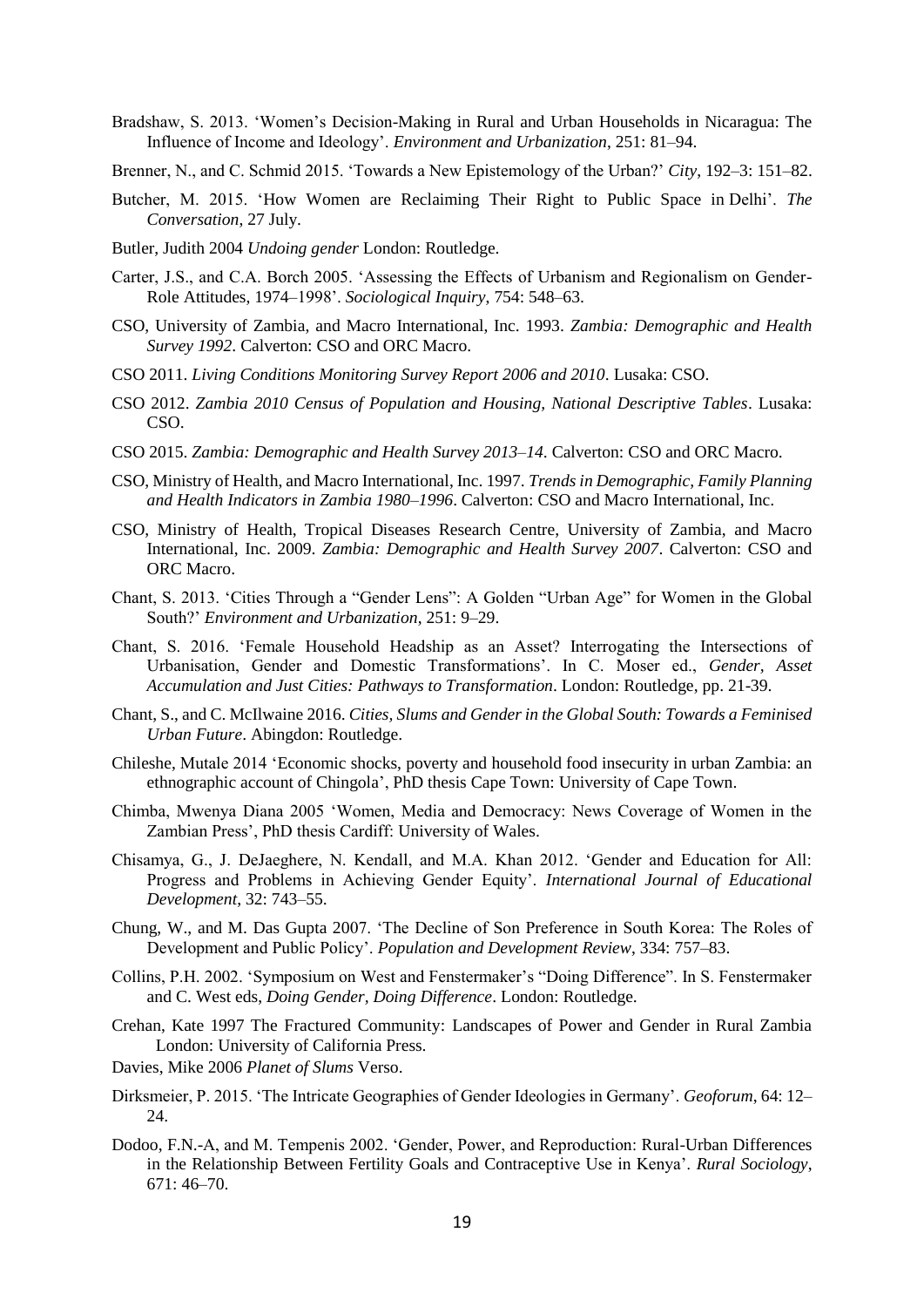- Dulani, B., G. Sambo, and K.Y. Dionne 2016. 'Good Neighbours? Africans Express High Levels of Tolerance for Many, But Not for All'. Dispatch 74. Afrobarometer.
- Epstein, A.L. 1992. *Scenes from African Urban Life: Collected Copperbelt Essays*. Edinburgh: Edinburgh University Press.
- Ferguson, J. 1999. *Expectations of Modernity: Myths and Meanings of Urban Life on the Zambian Copperbelt*. London: University of California Press.
- Field, E., and A. Ambrus 2008. 'Early Marriage, Age of Menarche, and Female Schooling Attainment in Bangladesh'. *Journal of Political Economy*, 1165: 881–930.
- Giddings, C., and A. Hovorka 2010. 'Place, Ideological Mobility and Youth Negotiations of Gender Identities in Urban Botswana'. *Gender, Place & Culture*, 172: 211–29.
- Gordon, D.M. 2006. *Nachituti's Gift: Economy, Society and Environment in Central Africa*. Madison: University of Wisconsin Press.
- Hansen, Karen Tranberg 1997 *Keeping House in Lusaka* New York: Columbia University Press.
- Harrison, E. 1995. 'Fish and Feminists'. *IDS Bulletin*, 263: 39-47.
- Haughen, M. and Villa M. 2006 'Rural Idylls or Boring Places?'. In B. Bock and S. Shortall Rural Gender Relations: Issues and Case Studies. Wallingford: CABI International.
- Head, S.K., K.M. Yount, M. Hennink, and C.E. Sterk 2015. 'Customary and Contemporary Resources for Women's Empowerment in Bangladesh'. *Development in Practice*, 253: 360–74.
- Hughes, A. 1997. 'Rurality and "Cultures of Womanhood": Domestic Identities and Moral Order in Village Life'. In P. Cloke and J. Little eds, *Contested Countryside Cultures: Otherness, Marginalisation and Rurality*. London: Routledge.
- Huggins, C., and J. Debies-Carl 2015. 'Tolerance in the City: The Multilevel Effects of Urban Environments on Permissive Attitudes'. *Journal of Urban Affairs*, 373: 255–269.
- Jarvis, H., P. Kantor, and J. Cloke 2009. *Cities and Gender*. Abingdon: Routledge.
- Kusathan, Thankian; Mwaba, Sidney; Menon, Anitha 2015 'Domestic Violence and Sexual Health among Young Women in Zambia', *African Research Review* 94: 1-15.
- Klugman, J., L. Hanmer, S. Twigg, T. Hasan, J. McCleary-Sills, and J. Santamaria 2014. *Voice and Agency: Empowering Women and Girls for Shared Prosperity*. Washington, DC: World Bank.
- Kolev, A., and N. Sirven 2012. 'Gender Disparities in Africa's Labor Markets: A Cross-Country Comparison Using Standardized Survey Data'. In J.S. Arbache, A. Kolev, and E. Filipiak eds, *Gender Disparities in Africa's Labor Markets*. Washington, DC: World Bank.
- La Ferrara, E., A. Chong, and S. Duryea 2012. 'Soap Operas and Fertility: Evidence from Brazil'. *American Economic Journal*, 44: 1–31.
- Laderchi, C.R., H. Lofgren, and R. Abdula 2010. 'Addressing Gender Inequality in Ethiopia: Trends, Impacts, and the Way Forward'. In J.S. Arbache, A. Kolev, and E. Filipiak eds, *Gender Disparities in Africa's Labor Markets*. Washington, DC: World Bank.
- Lall, Somik Vinay; Henderson, J. Vernon; and Venables, Anthony J. 2017 *Africa's Cities: Opening Doors to the World* World Bank, Washington, DC.
- Levtov R, van der Gaag N, Greene M, Kaufman M, and Barker G 2015. State of the World's Fathers: A MenCare Advocacy Publication. Washington, DC: Promundo, Rutgers, Save the Children, Sonke Gender Justice, and MenEngage
- Liatto-Katundu, Beatrice 1993 'The Women's Lobby and Gender Relations in Zambia', *Review of African Political Economy*, 56: 79-83
- Little, J. 2002. *Gender and Rural Geography: Identity, Sexuality and Power in the Countryside*. Harlow: Pearson Education Ltd.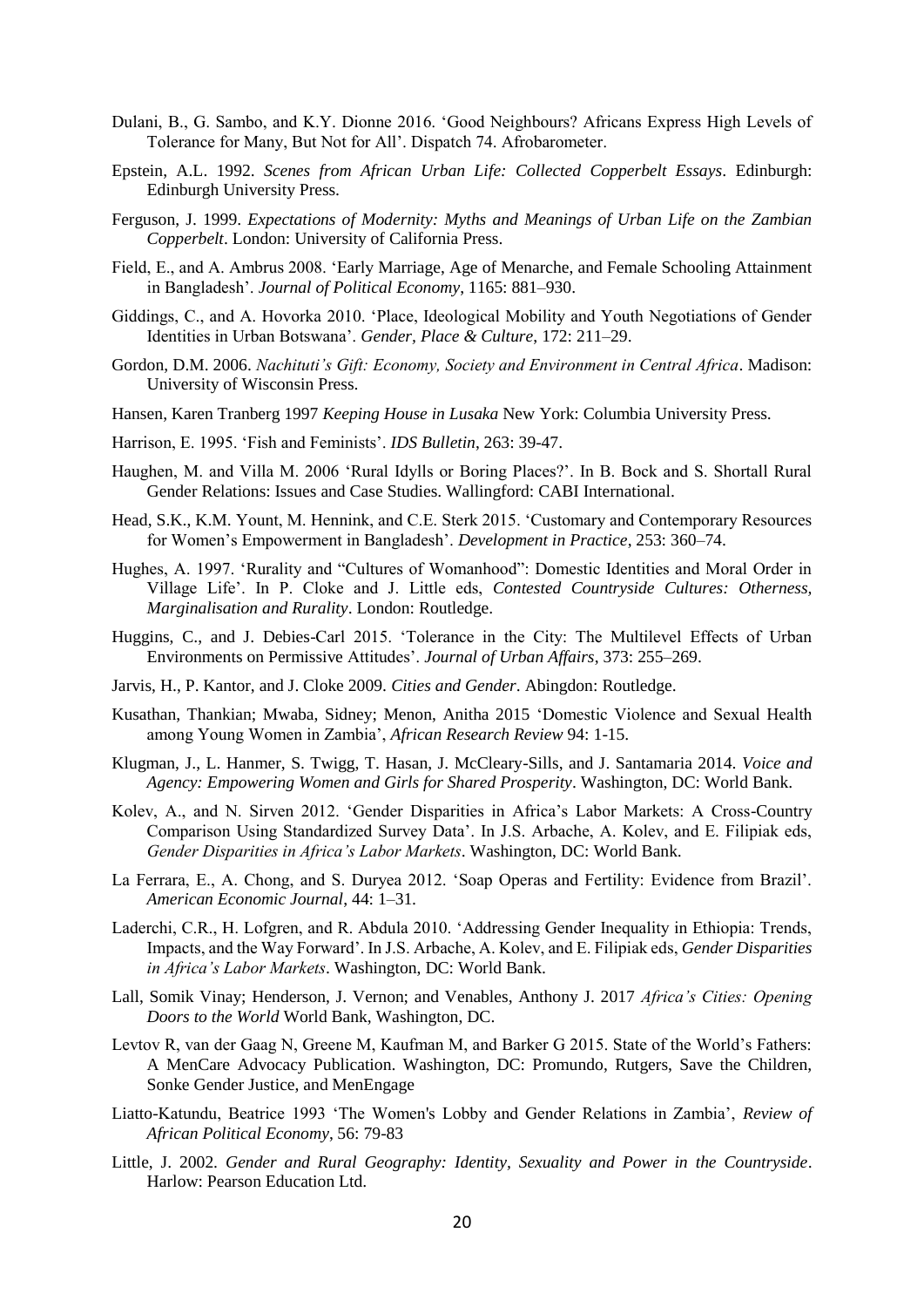- Maertens, A. 2013. 'Social Norms and Aspirations: Age of Marriage and Education in Rural India'. *World Development*, 47: 1–15.
- Malé, Chata and Wodon, Quentin 2016 'Basic Profile Of Child Marriage in Zambia', Knowledge Brief Washington,  $DC$ : World Bank. [http://documents.worldbank.org/curated/en/265541468187743423/pdf/106423-BRI-ADD-](http://documents.worldbank.org/curated/en/265541468187743423/pdf/106423-BRI-ADD-SERIES-PUBLIC-HNP-Brief-Zambia-Profile-CM.pdf)[SERIES-PUBLIC-HNP-Brief-Zambia-Profile-CM.pdf](http://documents.worldbank.org/curated/en/265541468187743423/pdf/106423-BRI-ADD-SERIES-PUBLIC-HNP-Brief-Zambia-Profile-CM.pdf)
- Martine, G., J.E. Alves, and S. Cavenaghi 2013. 'Urbanization and Fertility Decline: Cashing in on Structural Change'. Working Paper. London: IIED.
- Mayer, P. 1961. *Townsmen or Tribesmen: Conservatism and the Process of Urbanization in a South African City*. Cape Town: Oxford University Press.
- McIlwaine, C. 2013. 'Urbanisation and Gender-Based Violence: Exploring the Paradoxes in the Global South'. *Environment and Urbanisation*, 251: 65–79.
- Milligan, L. 2014. "'They Are Not Serious Like the Boys": Gender Norms and Contradictions for Girls in Rural Kenya'. *Gender and Education*, 265: 465–76.
- Moma, Colleen Lowe; Rama, Kubi; and Ndlovu, Sikhonzile 2009 'Glass Ceilings: Women and Men in Southern African Media – Zambia', Johannesburg: Gender Links. [http://genderlinks.org.za/wp](http://genderlinks.org.za/wp-content/uploads/imported/articles/attachments/11022_gc_zambia_cr_amended.pdf#page/1)[content/uploads/imported/articles/attachments/11022\\_gc\\_zambia\\_cr\\_amended.pdf#page/1](http://genderlinks.org.za/wp-content/uploads/imported/articles/attachments/11022_gc_zambia_cr_amended.pdf#page/1)
- Moore, H.L., and M. Vaughan 1994. *Cutting Down Trees: Gender, Nutrition and Agricultural Change in the Northern Province of Zambia, 1980–1990*. London: James Currey.
- Mususa, Patience 2010 'Contesting Illegality: Women in the Informal Copper Business', in Alastair Fraser and Miles Larmer eds. *Zambia, Mining, and Neoliberalism: Boom and Bust on the Globalized Copperbelt* Basingstoke: Palgrave.
- Mwansa, Regina Tembo 2013 'Disempowerment? A study on the influence of discourses on gender in the lives of rural Zambian women', MA thesis Oslo: University of Oslo.
- OECD-DAC Organization for Economic Co-operation and Development Assistance Committee 2014. 'Financing the Unfinished Business of Gender Equality and Women's Rights: Priorities for the Post-2015 Framework, Technical Brief'. Paris: OECD-DAC.
- Pearse, Rebecca and Connell, Raewyn 2016 'Gender Norms and the Economy: Insights from Social Research', *Feminist Economics* 221: 30-53.
- Parnell, Susan and Pieterse, Edgar 2016 'Translational Global Praxis: Rethinking Methods and Modes of African Urban Research', *International Journal of Urban and Regional Research* 401: 236– 246.
- Poewe, K.O. 1981. *Matrilineal Ideology: Male-Female Dynamics in Luapula, Zambia*. London: Academic Press.
- Potts, D. 2016. 'Debates about African Urbanisation, Migration and Economic Growth: What Can We Learn from Zimbabwe and Zambia?' *Geographical Journal* 1823: 251–264.
- Powdermaker, H. 1962 *Copper town : changing Africa : the human situation on the Rhodesian Copperbelt*. New York : Harper & Row.
- Robinson, J. 2011. 'Cities in a World of Cities: The Comparative Gesture'. *International Journal of Urban and Regional Research*, 351: 1–23.
- Robles, P.S. 2010. 'Gender Disparities in Time Allocation, Time Poverty, and Labor Allocation Across Employment Sectors in Ethiopia'. In J.S. Arbache, A. Kolev, and E. Filipiak eds, *Gender Disparities in Africa's Labor Markets*. Washington, DC: World Bank.
- Salem, R., Y.F. Cheong, K. Vanderende, and K.M. Yount 2015. 'Is Women's Work a Pathway to Their Agency in Rural Egypt?' Working Paper 922. Giza: Economic Research Forum.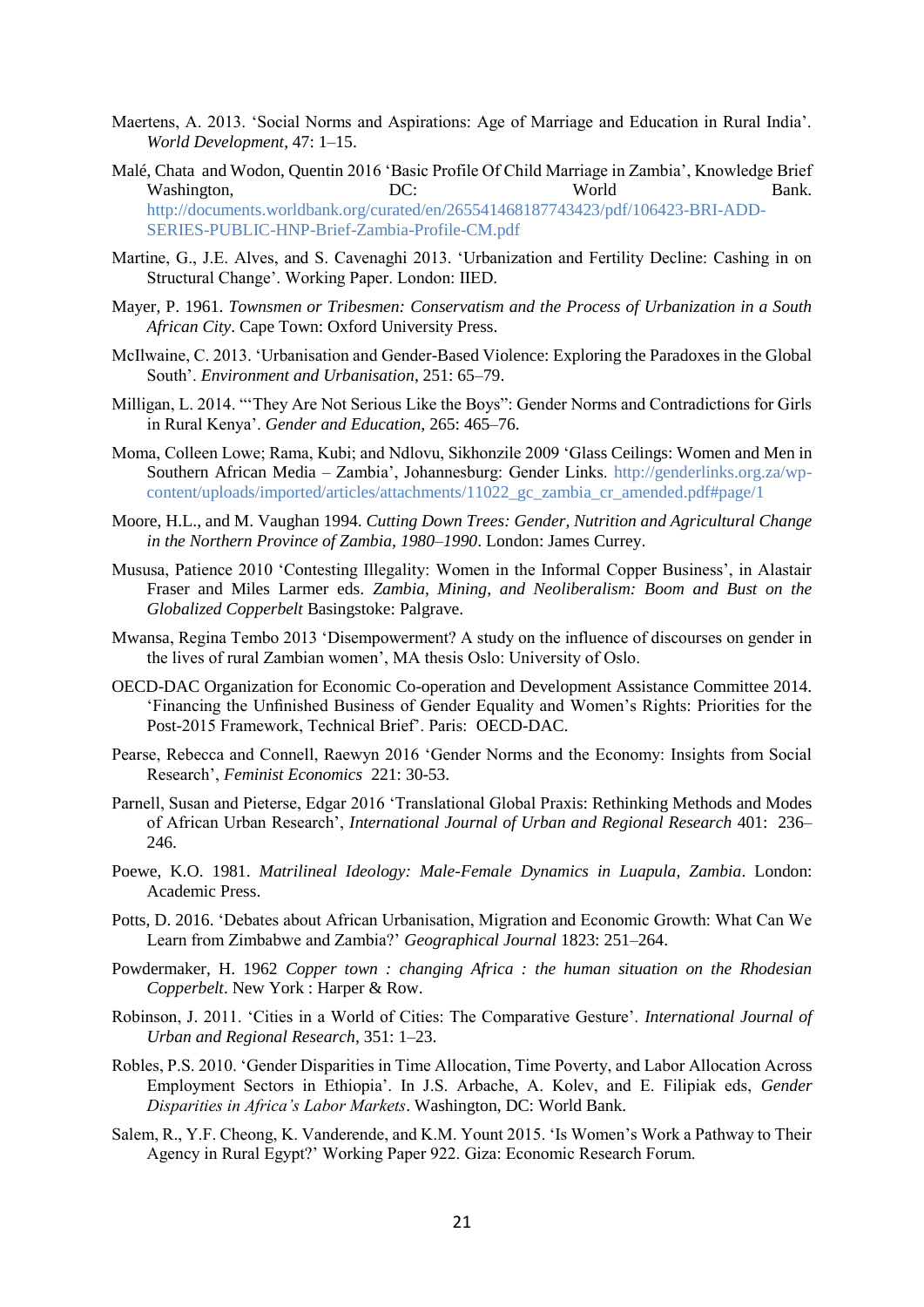- Simone, A. 2002. 'Cities of Uncertainty: Jakarta, the Urban Majority, and Inventive Political Technologies', *Theory, Culture & Society* 307-8: 243–263*.*
- Snow, Rachel C; Winter, Rebecca, A.; and Harlow, Siobán D 2013 Gender Attitudes and Fertility Aspirations among Young Men in Five High Fertility East African Countries, *Studies in Family Planning* 44[1]: 1–24
- Subramanian, S.V., and D.J. Corsi 2011. 'Can India Achieve a Balance of Sexes at Birth?' *The Lancet*, 3779781: 1893–4.
- Thomas, M.E. 2005. 'Girls, Consumption Space and the Contradictions of Hanging Out in the City'. *Social and Cultural Geography*, 64: 587–605.
- Tonkiss, F. 2003. 'The Ethics of Indifference: Community and Solitude in the City'. *International Journal of Cultural Studies*, 63: 297–311.
- UNFPA United Nations Population Fund 2007. 'Growing Up Urban, State Of World Population 2007: Youth Supplement'. New York: UNFPA.
- UNICEF United Nations Children's Fund 2013. 'Female Genital Mutilation/Cutting: A Statistical Overview and Exploration of the Dynamics of Change'. New York: UNICEF.
- Uthman, O.A., S. Lawoko, and T. Moradi 2009. 'Factors Associated with Attitudes Towards Intimate Partner Violence Against Women: A Comparative Analysis of 17 Sub-Saharan Countries'. *BMC International Health and Human Rights*, 914: 1-15.
- Valentine, G., L. Jackson, and L. Mayblin 2014. 'Ways of Seeing: Sexism the Forgotten Prejudice?' *Gender, Place & Culture*, 214: 401–14.
- Warf, B. 2015. 'Global Cities, Cosmopolitanism, and Geographies of Tolerance'. *Urban Geography*, 366: 927–46.
- White, J.S., and I.S. Speizer 2007. 'Can Family Planning Outreach Bridge the Urban-Rural Divide in Zambia?' *BMC Health Services*, 7143: 1-9.
- Wirth, L. 1938 'Urbanism as a Way of Life'. *American Journal of Sociology*, 441: 1–24.
- ZARD Zambia Association for Research and Development 1996. 'NGO Shadow Report on the Situation of Women in Zambia During the Decade 1985–1994'. Lusaka: NGOCC.
- Zeng, J., X. Pang, L. Zhang, A. Medina, and S. Rozelle 2014. 'Gender Inequality in Education in China: A Meta-Regression Analysis'. *Contemporary Economic Policy*, 322: 474–91.
- *ALICE EVANS is a Lecturer in the Social Science of Development in the Department of International Development at King's College London, London, WC2R 2LS. E-mail[: alice.evans@kcl.ac.uk.](mailto:alice.evans@kcl.ac.uk) She researches inequality, social change, and global production networks.*

-

<sup>i</sup> Theorists disagree over (i) how we should conceptualise 'the urban'; (ii) whether economic agglomeration is inevitable; and, given the diverse histories, economies, spatialities and imaginaries of cities across the Global North and South, (iii) whether we should even posit a singular definition of 'the urban'. Scott and Storper (2014) suggest that cities are all driven by and produce economies of agglomeration. Others differ (Amin and Thrift, 2002; Brenner and Schmid, 2015; Lall et al, 2017; Parnell and Pieters, 2016). But all still recognise that cities